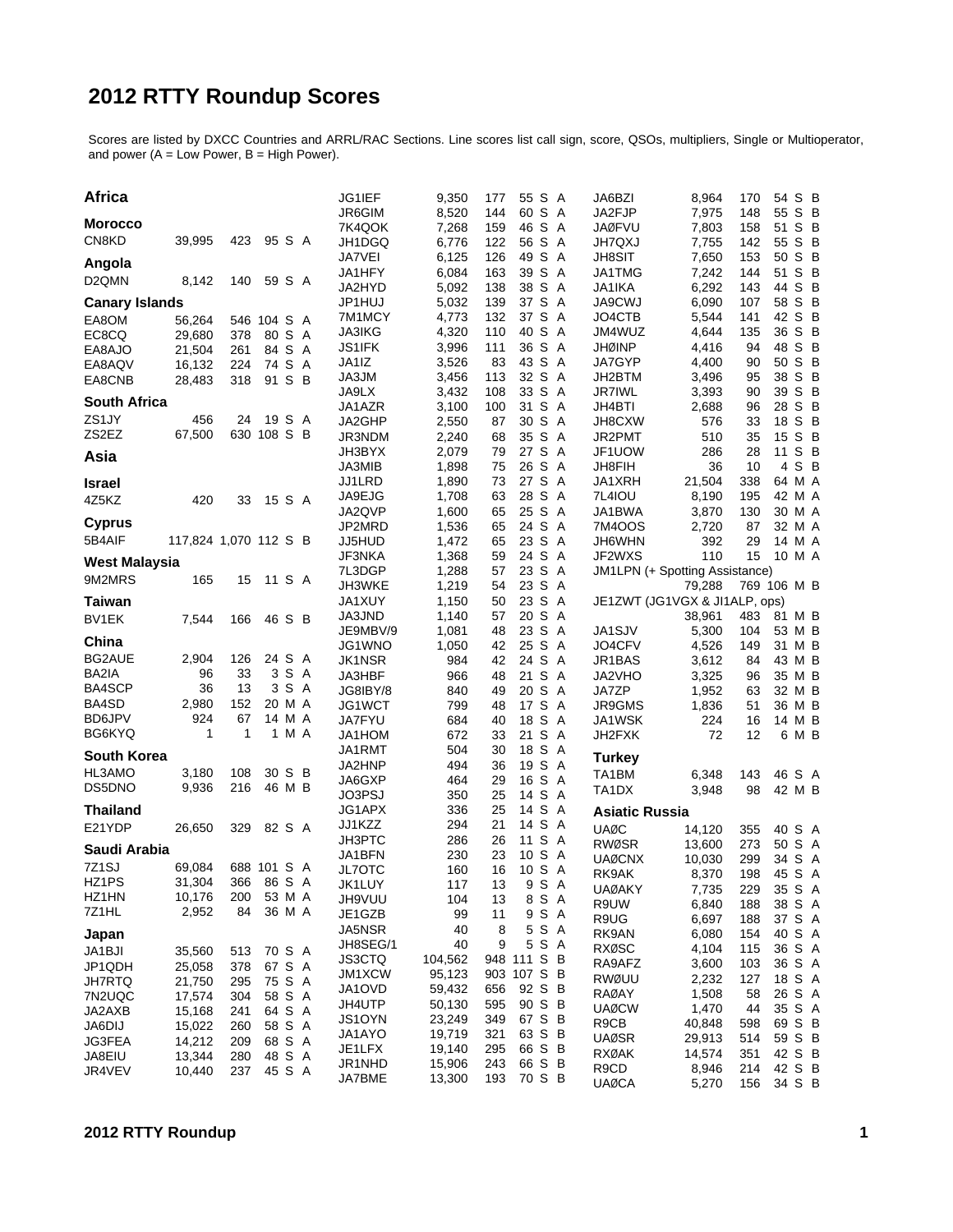| <b>RWØBG</b>                 | 3,852                 | 108        | 36 S             |       | - B    | DJ6TK                           | 19,987                | 257         | 79 S        |       | B                   |
|------------------------------|-----------------------|------------|------------------|-------|--------|---------------------------------|-----------------------|-------------|-------------|-------|---------------------|
| UF8T                         | 5,808                 | 133        | 44 M A           |       |        | DL4ME                           | 18,368                | 334         | 56          | S     | B                   |
| RA9MX                        | 4,624                 | 138        | 34 M A           |       |        | DL5AXX                          | 13,455                | 195         | 69 S        |       | B                   |
| <b>RUØLL</b>                 | 1,170                 | 45         | 26 M B           |       |        | DF5BX                           | 11,041                | 182         | 61 S B      |       |                     |
| R9SA                         | 64                    | 8          |                  | 8 M B |        | DJ5IW                           | 7,965                 | 138         | 59 S        | S B   | В                   |
| Kazakhstan                   |                       |            |                  |       |        | DL5YM<br>DL6ZXG                 | 4,186<br>1,891        | 97<br>64    | 46<br>31    | S     | B                   |
| UP6P (UN6P, op)              |                       |            |                  |       |        | DL5XJ                           | 1,674                 | 55          | 31          | S     | B                   |
|                              | 63,101                | 715        | 89 S             |       | A      | DL7BA                           | 660                   | 31          | 22 S B      |       |                     |
| UN1L                         | 25,860                | 444        | 60 S             |       | A      | DK9TN                           | 540                   | 30          | 18 S B      |       |                     |
| UN3Z                         | 4,025                 | 117        | 35 S             |       | Α      | DF9ZP                           | 59,300                |             | 610 100 M A |       |                     |
| UN7TDB                       | 2,354                 | 107        | 22 S             |       | A      | DL5ARM                          | 12,390                | 212         | 59 M A      |       |                     |
| UN8P                         | 4,216                 | 127        | 34 S B           |       |        | DL7UXG                          | 5,712                 | 119         | 48 M A      |       |                     |
| UN9PQ                        | 5,304                 | 137        | 39 M A           |       |        | DL4EAX                          | 315                   | 22          | 15 M A      |       |                     |
| <b>Hong Kong</b>             |                       |            |                  |       |        | DM5TI                           | 53,000                |             | 543 100 M B |       |                     |
| VR2XLN                       | 16,269                | 319        | 51 M B           |       |        | DL5KUT                          | 33,840                | 364         | 94 M B      |       |                     |
| India                        |                       |            |                  |       |        | DJ3IW (+ Spotting Assistance)   |                       |             |             |       |                     |
|                              |                       |            |                  |       |        |                                 | 3,844                 | 62          | 62 M B      |       |                     |
| <b>VU2NKS</b>                | 16,008                | 278        | 58 S A           |       |        | DL2FK (+ Spotting Assistance)   |                       |             |             |       |                     |
| UK Sov. Base Areas on Cyprus |                       |            |                  |       |        |                                 | 2,470                 | 66          | 38 M B      |       |                     |
| ZC4LI                        | 73,429                | 766        | 97 S A           |       |        | Spain                           |                       |             |             |       |                     |
| <b>Europe</b>                |                       |            |                  |       |        | EA3GLB                          | 44,620                | 494         | 92 S        |       | A                   |
|                              |                       |            |                  |       |        | EA5YI                           | 30,212                | 383         | 83 S        |       | A                   |
| Croatia                      |                       |            |                  |       |        | EA5DKU                          | 29,722                | 387         | 77 S        |       | A                   |
| 9A2BW                        | 25,675                | 403        | 65 S             |       | A      | EA1WW                           | 21,840                | 266         | 84 S        |       | $\overline{A}$      |
| 9A4WY                        | 5,763                 | 113        | 51 S             |       | A      | EB <sub>5</sub> C <sub>S</sub>  | 14,805                | 240         | 63 S        |       | A                   |
| 9A5W                         | 170,434 1,374 127 S   |            |                  |       | - B    | EA1VT                           | 13,464                | 213         | 66 S        |       | A                   |
| <b>9A7R</b>                  | 55,084                | 588        | 94 M B           |       |        | EA5XC                           | 12,005                | 256         | 49 S        |       | $\overline{A}$      |
|                              |                       |            |                  |       |        | EA4AOC                          | 6,710                 | 124         | 55 S        |       | A                   |
| Portugal                     |                       |            |                  |       |        | EB3GIH                          | 3,239                 | 90          | 41          | S     | A                   |
| CS2B (CT1BXE, op)            |                       |            |                  |       |        | EA1GT                           | 3,201                 | 102         | 33 S A      |       |                     |
|                              | 28,140                | 434        | 70 S             |       | A<br>A | EA3FHP                          | 1,200<br>1            | 40<br>1     | 30 S<br>1   | S     | A<br>$\overline{A}$ |
| CT1AOZ<br>CT1ELP             | 13,114<br>210         | 171<br>16  | 79 S<br>14 S     |       | A      | EA1DFP<br>EA3JW                 | 67,803                | 709         | 97 S        |       | B                   |
| CT2IOV                       | 7,344                 | 138        | 54 S B           |       |        | EA5HAB                          | 48,025                | 569         | 85          | S     | В                   |
|                              |                       |            |                  |       |        | EA1KP                           | 37,128                | 419         | 91          | S B   |                     |
| Fed. Rep. of Germany         |                       |            |                  |       |        | EA7TV                           | 23,184                | 374         | 63 S        |       | B                   |
| DL5KUD                       | 40,224                | 425        | 96 S             |       | A      | EA5GIE                          | 6,811                 | 143         | 49 S        |       | B                   |
| DK7TM                        | 29,376                | 437        | 68 S             |       | Α      | EA1EPM                          | 4,416                 | 95          | 48 S        |       | B                   |
| DL1ZBO                       | 29,230                | 399        | 74 S             |       | A      | EA1DR                           | 129,840 1,115 120 M A |             |             |       |                     |
| DL3KVR                       | 23,004                | 289        | 81 S             |       | A      | EA7IQM                          | 132                   | 13          | 11 M A      |       |                     |
| DL6SFR                       | 22,800                | 307        | 75 S             |       | Α      | EA1AAW                          | 80                    | 12          |             | 8 M A |                     |
| DF2RG                        | 14,910                | 214        | 70 S             |       | A      | EA5CEF (EA5FDM, EA3HCJ, EA5CEE, |                       |             |             |       |                     |
| DJ1ER                        | 11,640                | 195        | 60 S             |       | Α      | EA5RD, EA5BZ, ops)              |                       |             |             |       |                     |
| DL4JYT                       | 11,078                | 203        | 58 S<br>68 S     |       | A      |                                 | 117,058 1,126 107 M B |             |             |       |                     |
| DH6BH<br>DL1KUR              | 11,016                | 165        |                  |       | A      | EA1AKS                          | 100,800               |             | 979 105 M B |       |                     |
| DL9FB                        | 8,631<br>7,680        | 138<br>164 | 63 S A<br>48 S A |       |        | EB2GFA (+ EA2DWG, EA2AJS,       |                       |             |             |       |                     |
| DL6RAI                       | 5,324                 | 121        | 44 S             |       | A      | EA2DKF, EA2CJ, EA2CYJ, EA2DSA,  |                       |             |             |       |                     |
| DJ6JH                        | 4,738                 | 103        | 46 S             |       | A      | EA2DUO, EA2DUP)                 |                       |             |             |       |                     |
| DF5WW                        | 4,329                 | 124        | 37 S             |       | A      |                                 | 74,984                | 744 103 M B |             |       |                     |
| DC9PI                        | 3,515                 | 97         | 37 S             |       | A      | EA2RCF (EA2CTB, EA2DHF, EA2VE,  |                       |             |             |       |                     |
| DJ5HB                        | 3,150                 | 109        | 30 S             |       | A      | ops)                            | 66,510                | 779         | 90 M B      |       |                     |
| DO1CDE                       | 2,048                 | 69         | 32 S             |       | A      | EA2WT (+ EA2ABI, EA2KU, EA2RY)  |                       |             |             |       |                     |
| DF7JC                        | 2,013                 | 62         | 33 S             |       | A      |                                 | 55,537                | 725         | 79 M B      |       |                     |
| DK8EY                        | 1,794                 | 71         | 26 S             |       | A      | EA1AP (+ EA1SA)                 |                       |             |             |       |                     |
| DK3PM                        | 1,450                 | 58         | 25 S             |       | A      |                                 | 47,520                | 504         | 96 M B      |       |                     |
| DG3RCE                       | 1,404                 | 54         | 26 S A           |       |        | EA7ZY                           | 42,588                | 551         | 78 M B      |       |                     |
| DJ6TB                        | 252                   | 19         | 14 S             |       | A      | EA1AST                          | 42,336                | 513         | 84 M B      |       |                     |
| DL1JB                        | 204                   | 17         | 12 S             |       | A      | EA1GHT (+ EA1WX)                |                       |             |             |       |                     |
| DM4YWL                       | 90                    | 10         |                  | 9 S   | A      |                                 | 30,960                | 367         | 86 M B      |       |                     |
| DL4MCF                       | 160,644 1,236 132 S B |            |                  |       |        | EA3DW                           | 15,561                | 251         | 63 M B      |       |                     |
| DKØEE (DL4MDO, op)           |                       |            |                  |       |        | EA3KU                           | 14,364                | 260         | 57 M B      |       |                     |
|                              | 99,792                |            | 902 112 S        |       | в      | <b>Ireland</b>                  |                       |             |             |       |                     |
| DL6JZ                        | 69,536                |            | 657 106 S B      |       |        | EI3GRB                          | 17,216                | 274         | 64 S A      |       |                     |
| DL4RCK<br>DC3RJ              | 34,684<br>29,928      | 381<br>348 | 92 S<br>87 S B   |       | B      | EI7KD                           | 24,264                | 346         | 72 S B      |       |                     |
|                              |                       |            |                  |       |        |                                 |                       |             |             |       |                     |

|                   |                                                                                                                                                                                                                                                                                                                                                   |                                                                                                                                |                                                                                                                                                                          | А                                                                                                                                                                                                                                                                                                                                                                                                                                                  |
|-------------------|---------------------------------------------------------------------------------------------------------------------------------------------------------------------------------------------------------------------------------------------------------------------------------------------------------------------------------------------------|--------------------------------------------------------------------------------------------------------------------------------|--------------------------------------------------------------------------------------------------------------------------------------------------------------------------|----------------------------------------------------------------------------------------------------------------------------------------------------------------------------------------------------------------------------------------------------------------------------------------------------------------------------------------------------------------------------------------------------------------------------------------------------|
|                   |                                                                                                                                                                                                                                                                                                                                                   |                                                                                                                                |                                                                                                                                                                          | Α                                                                                                                                                                                                                                                                                                                                                                                                                                                  |
| 378               | 27                                                                                                                                                                                                                                                                                                                                                |                                                                                                                                | S                                                                                                                                                                        | A                                                                                                                                                                                                                                                                                                                                                                                                                                                  |
|                   |                                                                                                                                                                                                                                                                                                                                                   |                                                                                                                                |                                                                                                                                                                          |                                                                                                                                                                                                                                                                                                                                                                                                                                                    |
|                   |                                                                                                                                                                                                                                                                                                                                                   |                                                                                                                                |                                                                                                                                                                          | Α                                                                                                                                                                                                                                                                                                                                                                                                                                                  |
| 4                 | 4                                                                                                                                                                                                                                                                                                                                                 | 1                                                                                                                              | S                                                                                                                                                                        | A                                                                                                                                                                                                                                                                                                                                                                                                                                                  |
|                   |                                                                                                                                                                                                                                                                                                                                                   |                                                                                                                                |                                                                                                                                                                          |                                                                                                                                                                                                                                                                                                                                                                                                                                                    |
|                   |                                                                                                                                                                                                                                                                                                                                                   |                                                                                                                                |                                                                                                                                                                          | Α                                                                                                                                                                                                                                                                                                                                                                                                                                                  |
|                   |                                                                                                                                                                                                                                                                                                                                                   |                                                                                                                                |                                                                                                                                                                          | Α                                                                                                                                                                                                                                                                                                                                                                                                                                                  |
| 15,552            | 296                                                                                                                                                                                                                                                                                                                                               |                                                                                                                                | S                                                                                                                                                                        | Α                                                                                                                                                                                                                                                                                                                                                                                                                                                  |
| 11,600            | 200                                                                                                                                                                                                                                                                                                                                               |                                                                                                                                | S                                                                                                                                                                        | Α                                                                                                                                                                                                                                                                                                                                                                                                                                                  |
| 9,492             | 238                                                                                                                                                                                                                                                                                                                                               |                                                                                                                                | S                                                                                                                                                                        | Α                                                                                                                                                                                                                                                                                                                                                                                                                                                  |
|                   | 222                                                                                                                                                                                                                                                                                                                                               |                                                                                                                                |                                                                                                                                                                          | A                                                                                                                                                                                                                                                                                                                                                                                                                                                  |
|                   |                                                                                                                                                                                                                                                                                                                                                   |                                                                                                                                |                                                                                                                                                                          | A                                                                                                                                                                                                                                                                                                                                                                                                                                                  |
|                   |                                                                                                                                                                                                                                                                                                                                                   |                                                                                                                                |                                                                                                                                                                          | A<br>Α                                                                                                                                                                                                                                                                                                                                                                                                                                             |
|                   |                                                                                                                                                                                                                                                                                                                                                   |                                                                                                                                |                                                                                                                                                                          | В                                                                                                                                                                                                                                                                                                                                                                                                                                                  |
|                   |                                                                                                                                                                                                                                                                                                                                                   |                                                                                                                                | S                                                                                                                                                                        | B                                                                                                                                                                                                                                                                                                                                                                                                                                                  |
|                   |                                                                                                                                                                                                                                                                                                                                                   |                                                                                                                                |                                                                                                                                                                          |                                                                                                                                                                                                                                                                                                                                                                                                                                                    |
|                   |                                                                                                                                                                                                                                                                                                                                                   |                                                                                                                                |                                                                                                                                                                          | Α                                                                                                                                                                                                                                                                                                                                                                                                                                                  |
|                   |                                                                                                                                                                                                                                                                                                                                                   |                                                                                                                                |                                                                                                                                                                          |                                                                                                                                                                                                                                                                                                                                                                                                                                                    |
|                   | 395                                                                                                                                                                                                                                                                                                                                               |                                                                                                                                |                                                                                                                                                                          | Α                                                                                                                                                                                                                                                                                                                                                                                                                                                  |
| 23,700            |                                                                                                                                                                                                                                                                                                                                                   |                                                                                                                                | S                                                                                                                                                                        | A                                                                                                                                                                                                                                                                                                                                                                                                                                                  |
| 11,550            |                                                                                                                                                                                                                                                                                                                                                   |                                                                                                                                | S                                                                                                                                                                        | Α                                                                                                                                                                                                                                                                                                                                                                                                                                                  |
|                   |                                                                                                                                                                                                                                                                                                                                                   |                                                                                                                                |                                                                                                                                                                          | Α                                                                                                                                                                                                                                                                                                                                                                                                                                                  |
|                   |                                                                                                                                                                                                                                                                                                                                                   |                                                                                                                                |                                                                                                                                                                          | Α                                                                                                                                                                                                                                                                                                                                                                                                                                                  |
|                   |                                                                                                                                                                                                                                                                                                                                                   |                                                                                                                                |                                                                                                                                                                          | A<br>В                                                                                                                                                                                                                                                                                                                                                                                                                                             |
|                   |                                                                                                                                                                                                                                                                                                                                                   |                                                                                                                                |                                                                                                                                                                          | В                                                                                                                                                                                                                                                                                                                                                                                                                                                  |
|                   |                                                                                                                                                                                                                                                                                                                                                   |                                                                                                                                |                                                                                                                                                                          | В                                                                                                                                                                                                                                                                                                                                                                                                                                                  |
| 3,420             | 77                                                                                                                                                                                                                                                                                                                                                |                                                                                                                                | S                                                                                                                                                                        | в                                                                                                                                                                                                                                                                                                                                                                                                                                                  |
| 14,325            | 195                                                                                                                                                                                                                                                                                                                                               |                                                                                                                                | м                                                                                                                                                                        | Α                                                                                                                                                                                                                                                                                                                                                                                                                                                  |
| 195               |                                                                                                                                                                                                                                                                                                                                                   |                                                                                                                                | M                                                                                                                                                                        | Α                                                                                                                                                                                                                                                                                                                                                                                                                                                  |
|                   |                                                                                                                                                                                                                                                                                                                                                   |                                                                                                                                |                                                                                                                                                                          | в                                                                                                                                                                                                                                                                                                                                                                                                                                                  |
|                   |                                                                                                                                                                                                                                                                                                                                                   |                                                                                                                                |                                                                                                                                                                          |                                                                                                                                                                                                                                                                                                                                                                                                                                                    |
|                   |                                                                                                                                                                                                                                                                                                                                                   |                                                                                                                                |                                                                                                                                                                          |                                                                                                                                                                                                                                                                                                                                                                                                                                                    |
|                   |                                                                                                                                                                                                                                                                                                                                                   |                                                                                                                                |                                                                                                                                                                          |                                                                                                                                                                                                                                                                                                                                                                                                                                                    |
|                   |                                                                                                                                                                                                                                                                                                                                                   |                                                                                                                                |                                                                                                                                                                          | A<br>A                                                                                                                                                                                                                                                                                                                                                                                                                                             |
|                   |                                                                                                                                                                                                                                                                                                                                                   |                                                                                                                                |                                                                                                                                                                          |                                                                                                                                                                                                                                                                                                                                                                                                                                                    |
|                   |                                                                                                                                                                                                                                                                                                                                                   |                                                                                                                                |                                                                                                                                                                          | Α                                                                                                                                                                                                                                                                                                                                                                                                                                                  |
| 4,141             | 102                                                                                                                                                                                                                                                                                                                                               |                                                                                                                                | S                                                                                                                                                                        | Α                                                                                                                                                                                                                                                                                                                                                                                                                                                  |
| 1,525             | 62                                                                                                                                                                                                                                                                                                                                                | 25                                                                                                                             | S                                                                                                                                                                        | A                                                                                                                                                                                                                                                                                                                                                                                                                                                  |
|                   | 37                                                                                                                                                                                                                                                                                                                                                |                                                                                                                                | S                                                                                                                                                                        | Α                                                                                                                                                                                                                                                                                                                                                                                                                                                  |
|                   |                                                                                                                                                                                                                                                                                                                                                   |                                                                                                                                |                                                                                                                                                                          | Α                                                                                                                                                                                                                                                                                                                                                                                                                                                  |
|                   |                                                                                                                                                                                                                                                                                                                                                   |                                                                                                                                |                                                                                                                                                                          | A                                                                                                                                                                                                                                                                                                                                                                                                                                                  |
|                   |                                                                                                                                                                                                                                                                                                                                                   |                                                                                                                                |                                                                                                                                                                          | Α<br>A                                                                                                                                                                                                                                                                                                                                                                                                                                             |
|                   |                                                                                                                                                                                                                                                                                                                                                   |                                                                                                                                |                                                                                                                                                                          | Α                                                                                                                                                                                                                                                                                                                                                                                                                                                  |
| 132               | 12                                                                                                                                                                                                                                                                                                                                                |                                                                                                                                |                                                                                                                                                                          | Α                                                                                                                                                                                                                                                                                                                                                                                                                                                  |
| 77                |                                                                                                                                                                                                                                                                                                                                                   |                                                                                                                                | S                                                                                                                                                                        | A                                                                                                                                                                                                                                                                                                                                                                                                                                                  |
| 5,044             |                                                                                                                                                                                                                                                                                                                                                   |                                                                                                                                | S                                                                                                                                                                        | В                                                                                                                                                                                                                                                                                                                                                                                                                                                  |
|                   |                                                                                                                                                                                                                                                                                                                                                   |                                                                                                                                |                                                                                                                                                                          | В                                                                                                                                                                                                                                                                                                                                                                                                                                                  |
|                   |                                                                                                                                                                                                                                                                                                                                                   |                                                                                                                                |                                                                                                                                                                          |                                                                                                                                                                                                                                                                                                                                                                                                                                                    |
| 14,238            |                                                                                                                                                                                                                                                                                                                                                   |                                                                                                                                | S                                                                                                                                                                        | Α                                                                                                                                                                                                                                                                                                                                                                                                                                                  |
| 7,980             |                                                                                                                                                                                                                                                                                                                                                   |                                                                                                                                |                                                                                                                                                                          | A                                                                                                                                                                                                                                                                                                                                                                                                                                                  |
|                   |                                                                                                                                                                                                                                                                                                                                                   |                                                                                                                                |                                                                                                                                                                          |                                                                                                                                                                                                                                                                                                                                                                                                                                                    |
|                   |                                                                                                                                                                                                                                                                                                                                                   |                                                                                                                                |                                                                                                                                                                          |                                                                                                                                                                                                                                                                                                                                                                                                                                                    |
| GM3C (GMØNBM, op) |                                                                                                                                                                                                                                                                                                                                                   |                                                                                                                                |                                                                                                                                                                          |                                                                                                                                                                                                                                                                                                                                                                                                                                                    |
| 25,830<br>59,115  | 377<br>572                                                                                                                                                                                                                                                                                                                                        | 70<br>105                                                                                                                      | S<br>М                                                                                                                                                                   | Α<br>В                                                                                                                                                                                                                                                                                                                                                                                                                                             |
|                   | 15,756<br>6,156<br>8,970<br>18,300<br>17,934<br>9,073<br>6,608<br>3,120<br>950<br>29,240<br>7,760<br>82,500<br>TM22P (F6HRP, op)<br>33,884<br>9,381<br>7,950<br>374<br>50,127<br>42,945<br>9,052<br>42<br>G3Y (G3YBY, op)<br>19,028<br>10,918<br>8,802<br>5.684<br>4,746<br>1,152<br>836<br>504<br>375<br>286<br>170<br>1,275<br>Northern Ireland | 306<br>110<br>200<br>307<br>300<br>80<br>55<br>165<br>23<br>566<br>152<br>15<br>7<br>211<br>170<br>120<br>41<br>28<br>25<br>23 | EI7M (EI3JE, EI6HB, EI3KB, ops)<br>119<br>436<br>40<br>201<br>86<br>309<br>212<br>179<br>409<br>6<br>273<br>113<br>41<br>17<br>12 <sup>2</sup><br>99<br>52<br>227<br>143 | 171,520 1,357 128 M B<br>52 S<br>S<br>57<br>14<br>46 S<br>61<br>S<br>S<br>61<br>54<br>58<br>42<br>43 S<br>S<br>56<br>39<br>S<br>S<br>19<br>S<br>68<br>757 110 S<br>S<br>79<br>55<br>53<br>S<br>S<br>50<br>17<br>S<br>S.<br>93<br>S<br>105<br>S<br>62<br>45<br>75<br>13<br>М<br>71 S A<br>53<br>S<br>S<br>54<br>SA<br>49<br>42<br>S<br>32<br>22<br>S<br>S<br>18<br>S<br>15<br>S<br>13<br>S<br>10<br>S<br>11<br>11<br>52<br>S<br>25<br>63<br>S<br>57 |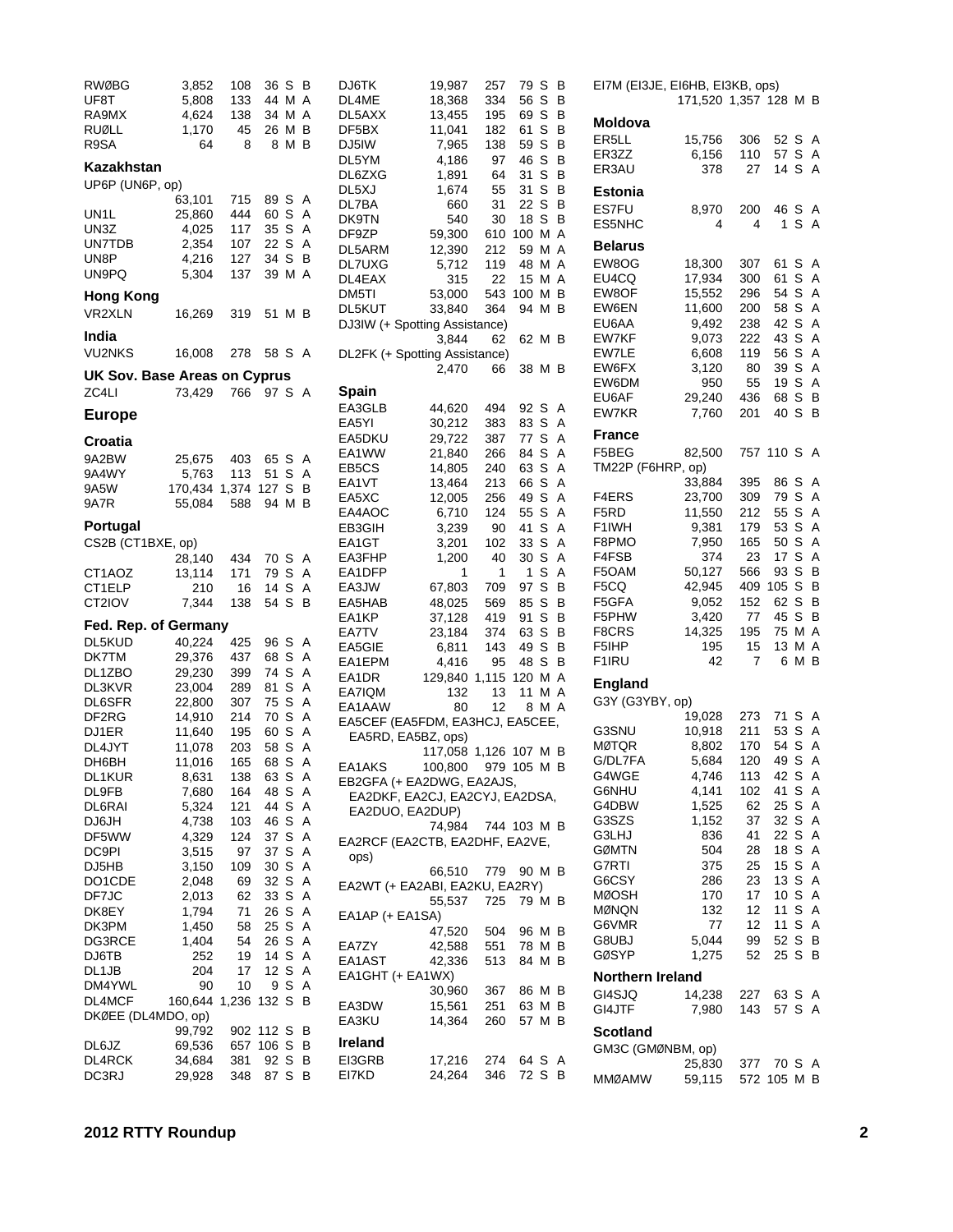| Guernsey<br><b>GUØSUP</b>      | 26,866           |            | 269 101 S A |        |        | IZ1<br>IK4       |
|--------------------------------|------------------|------------|-------------|--------|--------|------------------|
|                                |                  |            |             |        |        | IZ3              |
| Wales                          |                  |            |             |        |        | 11C              |
| MW2I (GW5NF, op)               |                  |            |             |        |        | IW2              |
|                                | 82,100           | 833        | 100         | S      | В<br>В | 11 C             |
| GW4SKA<br>GW4BLE               | 70,929<br>2,065  | 642<br>59  | 111<br>35   | S<br>S | В      | IT9I             |
|                                |                  |            |             |        |        | I <sub>2</sub> D |
| <b>Hungary</b>                 |                  |            |             |        |        | IK5<br>IK2       |
| HA3OU                          | 29,548           | 340        | 89          | S      | Α      | IV <sub>3</sub>  |
| HA7MB                          | 28,896           | 351        | 84          | S      | A      | IC <sub>8</sub>  |
| HA8BE<br>HG3FMZ                | 26,649<br>12,025 | 332<br>191 | 81<br>65    | S<br>S | A<br>Α | IK1              |
| HA5KN                          | 8,326            | 186        | 46          | S      | A      | IКЗ              |
| HA8XF                          | 6,174            | 148        | 42          | S      | A      | <b>IWØ</b>       |
| HA5SE                          | 44,616           | 515        | 88          | S      | В      | IZØ              |
| HA5AWT                         | 18,620           | 267        | 70          | S      | В      | IW <sub>1</sub>  |
| <b>HA7PL</b>                   | 17,940           | 310        | 60          | S      | В      | IK1              |
| HG7T (HA5BSW & HA7TM, ops)     |                  |            |             |        |        | IQ1              |
|                                | 105,534          | 921        | 117         | Μ      | Α      |                  |
| HA5OV                          | 27,297           | 347        | 81          | М      | В      | I7C              |
| <b>Switzerland</b>             |                  |            |             |        |        | IW <sub>1</sub>  |
| <b>HB9SVT</b>                  | 1,625            | 67         | 25          | S      | Α      | No               |
| HB9DHG                         | 10,797           | 185        | 61          | Μ      | в      | <b>LA</b>        |
| <b>Italy</b>                   |                  |            |             |        |        | LA7              |
| IK3ORD                         | 49,056           | 517        | 96          | S      | Α      | LAS              |
| IW2MXY                         | 38,790           | 448        | 90          | S      | A      | LA <sub>1</sub>  |
| IK2DZN                         | 32,307           | 380        | 89          | S      | A      | LAØ              |
| <b>IK4QJF</b>                  | 22,770           | 334        | 69          | S      | A      | LAS              |
| <b>IW2HUS</b>                  | 22,074           | 290        | 78          | S      | Α      | Lu:              |
| IZ2EWM                         | 19,536           | 306        | 66          | S      | Α      | LX1              |
| <b>I2XLF</b><br>IZ4RWU         | 18,216<br>12,980 | 286<br>224 | 66<br>59    | S<br>S | Α<br>A | LX4              |
| IZ3GOG                         | 12,730           | 195        | 67          | S      | Α      |                  |
| 14UUL                          | 12,338           | 202        | 62          | S      | Α      | Litl             |
| <b>IK2RPE</b>                  | 11,832           | 184        | 68          | S      | Α      | LY2              |
| IW2MYH                         | 11,151           | 180        | 63          | S      | Α      | LY2              |
| IK2CMI                         | 9,552            | 202        | 48          | S      | A      | LY1              |
| <b>IØZUT</b>                   | 9,006            | 160        | 57          | S      | Α      | LY <sub>S</sub>  |
| <b>IZØUME</b>                  | 8,476            | 166        | 52          | S      | Α      | LY4              |
| <b>IØGIA</b>                   | 7,480            | 172        | 44          | S      | Α<br>A | Bu               |
| <b>IW5ALG</b><br><b>IT9SGN</b> | 6,477<br>5,760   | 131<br>161 | 51<br>36    | S<br>S | Α      | LZS              |
| IN3OWY/I2                      | 5,588            | 133        | 44          | S      | Α      |                  |
| IT9ESW                         | 5,586            | 116        | 49          | S      | Α      | LZ2              |
| <b>I1NVU</b>                   | 4,554            | 102        | 46          | S      | Α      | Au               |
| <b>IK2AUK</b>                  | 4,165            | 121        | 35          | S      | Α      | OE:              |
| IK2SBB                         | 3,729            | 115        | 33          | S      | Α      |                  |
| <b>IV3KSE</b>                  | 3,520            | 89         | 40          | S      | A      | Fin              |
| IV3BCA                         | 3,240            | 89         | 40          | S      | Α      | OH               |
| <b>IKØTUM</b><br><b>IK5VQK</b> | 3,120            | 84<br>74   | 39<br>43    | S<br>S | Α<br>A | OH               |
| 18IEQ                          | 3,096<br>2,958   | 90         | 34          | S      | Α      | OH               |
| <b>IK7WPD</b>                  | 2,508            | 69         | 38          | S      | A      | OH               |
| I7/IN3IZT                      | 2,211            | 69         | 33          | S      | Α      | OH               |
| <b>IZ7AUH</b>                  | 2,200            | 91         | 25          | S      | Α      | OH               |
| <b>IW3IAU</b>                  | 2,160            | 80         | 27          | S      | A      | OH               |
| IT9RZU                         | 2,046            | 62         | 33          | S      | Α      |                  |
| <b>IK3IUL</b>                  | 1,586            | 63         | 26          | S      | A      | OН               |
| <b>IK3CST</b>                  | 1,508            | 60         | 26          | S      | Α      |                  |
| IK2EBP                         | 1,122            | 51<br>40   | 22          | S<br>S | Α<br>A | OH               |
| IZ1DXS<br>IT9YAO               | 988<br>731       | 46         | 26<br>17    | S      | Α      |                  |
| IZ2JPN                         | 646              | 40         | 19          | S      | A      | OH               |
| <b>IK5RUP</b>                  | 558              | 33         | 18          | S      | Α      |                  |
| IZ5HQB                         | 504              | 32         | 18          | S      | Α      |                  |

| IZ1GLX                             | 370               | 38          | 10          | S      | Α      | Сz       |
|------------------------------------|-------------------|-------------|-------------|--------|--------|----------|
| IK4ZHH                             | 216               | 18          | 12          | S      | A      | O۲       |
| IZ3TFL<br><b>I1CMA</b>             | 117               | 13<br>10    | 9<br>9      | S      | A<br>Α | O۲       |
| <b>IW2NRI</b>                      | 90<br>25          | 5           | 5           | S<br>S | A      | O۲       |
| <b>I1COB</b>                       | 62,560            | 690         | 92          | S      | В      | O۲       |
| <b>IT9MUO</b>                      | 51,000            | 502         | 102         | S      | B      | O۲       |
| I2DJX                              | 23,621            | 305         | 79          | S      | B      | O۲       |
| IK5FKF                             | 18,407            | 235         | 79          | S      | В      |          |
| <b>IK2AHB</b>                      | 15,750            | 226         | 70          | S      | В      | O۲<br>O۲ |
| <b>IV3JCC</b>                      | 12,610            | 200         | 65          | S      | В      |          |
| IC8POF                             | 9,512             | 171         | 58          | S      | В      | O۲       |
| IK1MEG                             | 9,238             | 151         | 62          | S      | B      | O۲       |
| <b>IK3PQG</b>                      | 4,170             | 142         | 30          | S      | В      | O۲       |
| <b>IWØGYC</b>                      | 999               | 37          | 27          | S      | В      | O۲       |
| <b>IZØPSC</b>                      | 768               | 32          | 24          | S      | B      | O۲       |
| IW1QN (+ IZ1JJE)                   |                   |             |             |        |        | OL       |
|                                    | 51,393            | 471         | 111         | МA     |        |          |
| IK1DFH                             | 24,120            | 337         | 72          | МA     |        | O۲       |
| IQ1RY (IK1HXN & IW1AYD, ops)       |                   |             |             |        |        | O۲       |
|                                    | 155,610 1,256 126 |             |             | ΜВ     |        | O۲       |
| I7CSB                              | 23,140            | 265         | 89 M B      |        |        | O۲       |
| <b>IW1FNW</b>                      | 8,140             | 151         | 55 M B      |        |        | O۲       |
|                                    |                   |             |             |        |        | O۲       |
| Norway                             |                   |             |             |        |        |          |
| LA5LJA                             | 15,870            | 234         | 69 S        |        | Α      | O۲       |
| LA7CL                              | 3,870             | 86          | 45 S        |        | Α      | O۲       |
| LA9DFA                             | 24,920            | 361         | 70 S        |        | В      | O۲       |
| LA1TV                              | 21,980            | 315         | 70 S        |        | в      | SI       |
| LAØFA                              | 3,552             | 76          | 48 M A      |        |        | О١       |
| LA9TY                              | 3,920             | 81          | 49          | M      | B      | O١       |
|                                    |                   |             |             |        |        | О١       |
| Luxembourg                         |                   |             |             |        |        | О١       |
| LX1C                               | 196               | 24          | 14 S        |        | A      | О١       |
| LX4A (LX1NO + Spotting Assistance) |                   |             |             |        |        | O١       |
|                                    | 1,040             | 40          | 26 M A      |        |        | О١       |
| Lithuania                          |                   |             |             |        |        | О١       |
| LY2SA                              | 5,700             | 117         | 50 S        |        | Α      | О١       |
| LY2TS                              | 1,120             | 40          | 28          | S      | Α      | О١       |
| LY1R                               | 44,436            | 492         | 92          | S      | B      | О١       |
| LY9Y                               | 4,266             | 80          | 54          | S      | в      |          |
| LY4K                               | 3,990             | 108         | 38 M        |        | A      | В٤       |
|                                    |                   |             |             |        |        | O        |
| <b>Bulgaria</b>                    |                   |             |             |        |        |          |
| LZ9R (LZ3YY + Spotting Assistance) |                   |             |             |        |        | О١       |
|                                    | 81,848            |             | 793 104 M A |        |        | О١       |
| LZ2BE                              | 15,194            | 219 71 M B  |             |        |        | О١       |
|                                    |                   |             |             |        |        | О        |
| Austria                            |                   |             |             |        |        |          |
| OE9GHV                             | 65,178            | 644 102 S B |             |        |        | OF       |
| Finland                            |                   |             |             |        |        | Dε       |
| OH <sub>2</sub> LU                 | 49,784            | 511         | 98 S        |        | Α      | ΟZ       |
| OH1TN                              | 49,200            | 608         | 82 S        |        | A      | OZ       |
| OH3EPC (OH3DP, op)                 |                   |             |             |        |        | ΟZ       |
|                                    | 10,614            | 177         | 61          | S      | A      |          |
| OH7GGX                             | 9,006             | 159         | 57          | S      | Α      | Νe       |
| OH8KA                              | 4,329             | 111         | 39          | S      | A      | P٨       |
| OH2JLN                             | 2,987             | 103         | 29 S        |        | A      | PD       |
| OH8A (OH8WW, op)                   |                   |             |             |        |        | РE       |
|                                    | 115,245           | 997 117 S   |             |        | в      | P۵       |
| OH8KTN (+ OH8GDU)                  |                   |             |             |        |        | P٨       |
|                                    | 72,080            |             | 697 106 M A |        |        | PΑ       |
| OH8F (OH8KVY & OH8JJ, ops)         |                   |             |             |        |        | РE       |
|                                    | 30,874            | 361         | 86          | МA     |        | PΑ       |
| OH1F (OH1NOA & OH6GDX, ops)        |                   |             |             |        |        | P٨       |
|                                    | 102,358           |             | 847 122 M B |        |        | P٨       |
|                                    |                   |             |             |        |        | PΑ       |
|                                    |                   |             |             |        |        | РC       |

| Czech Republic               |         |       |          |   |
|------------------------------|---------|-------|----------|---|
| OK1VRF                       | 46,718  | 501   | 94 S     | Α |
| OK2EA                        | 31,512  | 406   | 78<br>S  | Α |
|                              | 31,078  |       | 82 S     | A |
| OK6RW                        |         | 389   |          |   |
| OK7T (OK1FHI, op)            |         |       |          |   |
|                              | 27,054  | 334   | 81<br>S  | Α |
| OK1MSP                       | 18,375  | 248   | 75<br>S  | Α |
| OK2UHP                       | 16,104  | 269   | S<br>61  | A |
| OK2PCL                       | 16,048  | 238   | 68<br>S  | A |
| OK1UDJ                       | 13,376  | 212   | S<br>64  | A |
| OK1DX                        | 13,107  | 261   | 51<br>S  | A |
| OK2JNB                       | 11,556  | 226   | 54<br>S  | A |
| OK1HEH                       | 10,388  | 197   | 53<br>S  | A |
| OK2PAD                       | 6,900   | 144   | 50<br>S  | Α |
| OK1PMA                       | 3,690   | 95    | S<br>41  | A |
| OL8M (OK4RQ, op)             |         |       |          |   |
|                              | 188,160 | 1,354 | 140 S    | В |
| OK2SFP                       | 90,909  | 825   | 111<br>S | В |
| OK2FB                        | 18,881  | 246   | 79<br>S  | В |
| OK7GU                        | 7,552   | 133   | 59<br>s  | в |
| OK2PMS                       | 6,264   | 117   | 54<br>S  | В |
| OK2SWD                       | 1,155   | 59    | S<br>21  | В |
| OK2RVM (OK2PDU & OK6AB, ops) |         |       |          |   |
|                              | 31,382  | 449   | 71<br>M  | A |
| OK1KT                        | 26,790  | 291   | 95<br>М  | Α |
| OK6DJ                        | 18,040  | 229   | 82<br>М  | В |
| OK2PF                        | 14,931  | 247   | 63<br>М  | В |
|                              |         |       |          |   |
| Slovakia                     |         |       |          |   |
| OM7AG                        | 19,596  | 292   | 69 S     | Α |
| OM7LM                        | 17,958  | 252   | 73<br>S  | A |
| OM3PQ                        | 9,024   | 192   | S.<br>48 | A |
| OM3TLE                       | 4,560   | 128   | 38 S     | Α |
| ОМ5МХ                        | 1,800   | 61    | 30<br>S  | A |
| OM2DT                        | 120     | 15    | 12<br>s  | Α |
| OM6W                         | 47,320  | 535   | 91<br>S  | В |
| OM3TPN                       | 16,107  | 285   | 59<br>S  | В |
| OM3PR                        | 10,260  | 196   | 54 S     | В |
| OM8LA                        | 25,920  | 334   | M<br>80  | В |
| OM1ZL                        | 4,805   | 161   | М<br>31  | В |
|                              |         |       |          |   |
| <b>Belgium</b>               |         |       |          |   |
| OQ6A (ON5MF, op)             |         |       |          |   |
|                              | 78,540  | 763   | 105 S    | A |
| ON4CAS                       | 12,045  | 167   | 73<br>S  | A |
| ON6AT                        | 6,674   | 148   | 47 S     | A |
| ON4BHQ                       | 5,720   | 111   | 52<br>S  | A |
| OQ4A (ON6ML, op)             |         |       |          |   |
|                              | 3,740   | 113   | 34 S     | A |
| OP4A                         | 25,830  | 320   | 82<br>М  | Α |
|                              |         |       |          |   |
| Denmark                      |         |       |          |   |
| OZ6TL                        | 3,672   | 102   | S<br>36  | Α |
| OZ1QK                        | 110     | 13    | S<br>10  | Α |
| OZ7AEI                       | 308     | 24    | 14<br>M  | Α |
|                              |         |       |          |   |
| Netherlands                  |         |       |          |   |
| PA3DBS                       | 41,800  | 450   | 95<br>S  | Α |
| PD7BZ                        | 24,682  | 298   | 86<br>S  | A |
| PE1FTV                       | 12,932  | 216   | S<br>61  | A |
| PA3ANN                       | 12,650  | 239   | 55<br>S  | Α |
| PAØLOU                       | 10,010  | 157   | S<br>65  | A |
| PA1RBZ                       | 7,820   | 172   | S<br>46  | A |
| PE2K                         | 6,644   | 153   | S<br>44  | A |
| PA3AQL                       | 5,180   | 146   | S<br>37  | Α |
| PA2AM                        | 3,822   | 99    | 39<br>S  | Α |
| PAØFLE                       | 2,639   | 95    | 29<br>S  | A |
| PA7PTT                       | 1,008   | 49    | S<br>21  | Α |
| PD1EJA                       | 720     | 36    | S<br>20  | A |
|                              |         |       |          |   |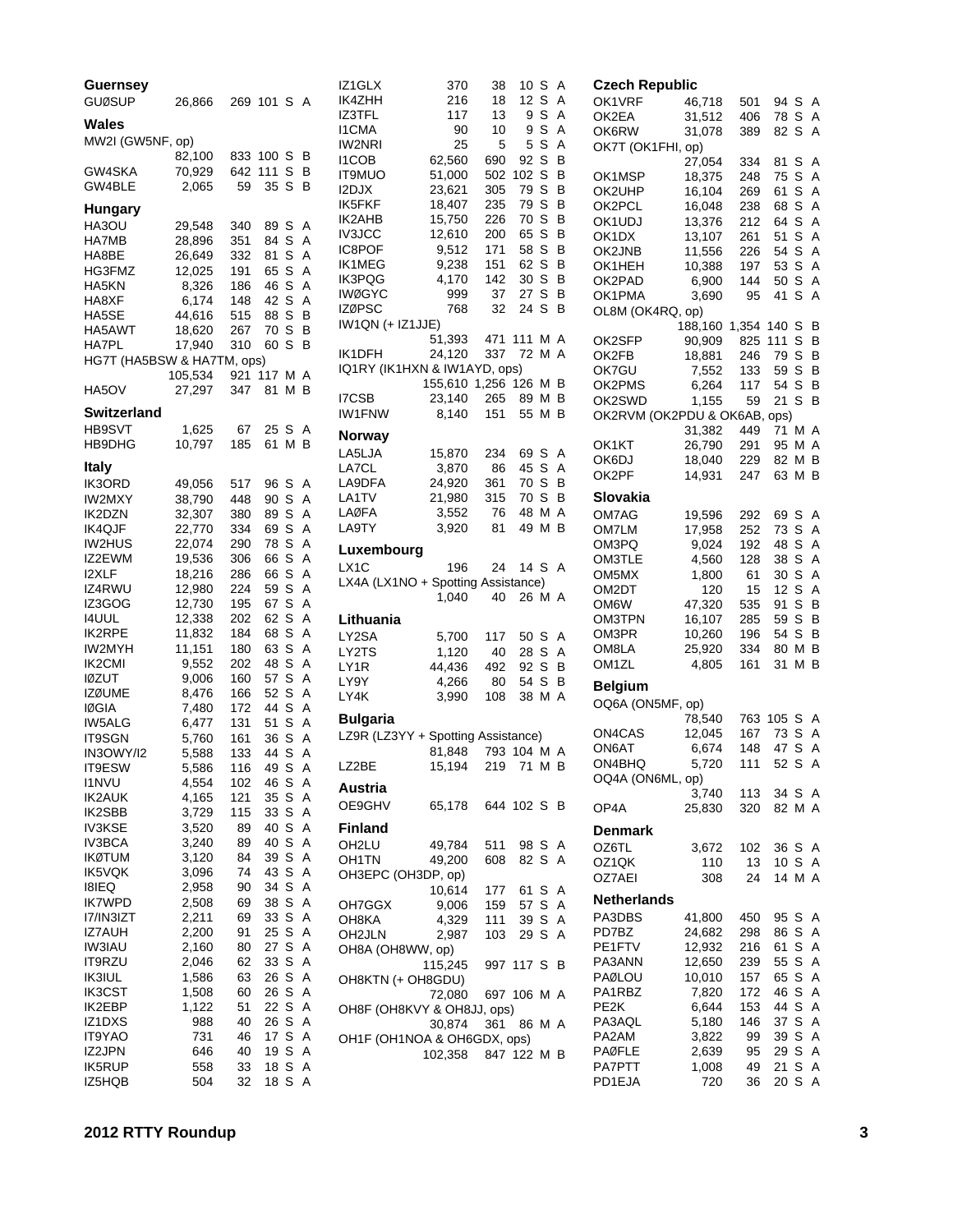| PF5M                                | 585                   | 47          | 13 S A |        | SP3IC             | 7,072                 | 136         | 52 S A |       | RA4WC                        | 3,224           | 104         | 31 S A           |       |  |
|-------------------------------------|-----------------------|-------------|--------|--------|-------------------|-----------------------|-------------|--------|-------|------------------------------|-----------------|-------------|------------------|-------|--|
| PA3ARM                              | 299                   | 24          |        | 13 S A | SN9A (SP9FQI, op) |                       |             |        |       | RW3PF                        | 2,457           | 92          | 27               | S A   |  |
| PC3H                                | 168                   | 18          |        | 12 S A |                   | 4,280                 | 109         | 40 S A |       | RV6ACC                       | 1,950           | 65          | 30 S A           |       |  |
| <b>PAØVST</b>                       | 156                   | 14          |        | 12 S A | SP3DOF            | 3,751                 | 124         | 31 S A |       | R <sub>2</sub> SA            | 1,848           | 57          | 33 S A           |       |  |
| <b>PAØBWL</b>                       | 14,514                | 248         | 59 S B |        | SP8LXE            | 3,627                 | 102         | 39 S A |       | RA4LK                        | 1,620           | 45          | 36 S A           |       |  |
| PA9DD                               | 6,804                 | 127         | 54 S B |        | SQ9FMU            | 3,219                 | 87          | 37 S A |       | RV3DBK                       | 1,104           | 46          | 24 S A           |       |  |
| PA3BWK                              | 2,976                 | 98          |        | 31 S B | SP4BPH            | 3,172                 | 124         | 26 S A |       | RM3DA                        | 360             | 24          | 15 S A           |       |  |
| PD5T                                | 20,850                | 280         | 75 M A |        | SP9CTS            | 2,914                 | 98          | 31 S A |       | RW3AI                        | 190             | 20          | 10 S A           |       |  |
| PA2CVD                              | 10,976                | 201         |        | 56 M A | SQ8LSB            | 2,604                 | 89          | 31 S A |       | UB1AYL                       | 105             | 16          |                  | 7 S A |  |
| PA3GDD                              | 3,939                 | 101         |        | 39 M A | SQ5JUP            | 1,914                 | 59          | 33 S A |       | RD <sub>1</sub> A            | 90              | 10          |                  | 9 S A |  |
| PA3HGF                              | 3,145                 | 94          | 37 M A |        | SP3BGD            | 1,600                 | 52          | 32 S A |       | RV3IC                        | 42              | 7           |                  | 6 S A |  |
| PA5TT                               | 450                   | 25          |        | 18 M B | SP7SZC            | 1,222                 | 49          | 26 S A |       | UA4ANZ                       | 35              | 7           |                  | 5 S A |  |
|                                     |                       |             |        |        | SQ8JMC            | 330                   | 24          | 15 S A |       | RT3P (UA3PAB, op)            |                 |             |                  |       |  |
| Slovenia                            |                       |             |        |        | SQ8JMZ            | 182                   | 18          | 14 S A |       |                              | 82,620          | 926         | 90 S B           |       |  |
| S55VM                               | 16,214                | 242         | 67 S A |        | SQ7OTA            | 16                    | 4           |        | 4 S A | R3PW                         | 72,865          | 772         | 95 S B           |       |  |
| S51JQ                               | 9,322                 | 161         |        | 59 S A | SN7Q              | 181,760 1,446 128 S B |             |        |       | RW6CR                        |                 | 788         | 94 S B           |       |  |
| <b>S56A</b>                         | 33,321                | 385         | 87 S B |        | SP3ASN            |                       |             | 96 S B |       |                              | 72,568          |             | 86 S B           |       |  |
| S53M (S51FB + Spotting Assistance)  |                       |             |        |        |                   | 52,320                | 547         |        |       | R3GZ                         | 55,986          | 670         |                  |       |  |
|                                     | 171,703 1,314 133 M B |             |        |        | SQ7B              | 19,140                | 301         | 66 S B |       | RD3A                         | 52,689          | 583         | 91 S B           |       |  |
| S50XX (+ S50YL, S55O, S57LR)        |                       |             |        |        | SP2FUD            | 5,850                 | 156         | 39 S B |       | UA3QGT                       | 51,678          | 604         | 87 S B           |       |  |
|                                     | 162,274 1,218 134 M B |             |        |        | SP1DMD            | 3,840                 | 123         | 32 S B |       | RW4WZ                        | 17,640          | 322         | 56 S B           |       |  |
|                                     |                       |             |        |        | SP1MHZ            | 26,228                | 322         | 83 M A |       | RM <sub>5</sub> P            | 6,235           | 150         | 43 S B           |       |  |
| <b>Sweden</b>                       |                       |             |        |        | SP5GDY            | 3,124                 | 72          | 44 M A |       | R3BT                         | 4,662           | 128         | 37 S B           |       |  |
| SM7BHM                              | 43,152                | 480         | 93 S A |        | SP6FJ             | 2,376                 | 57          | 44 M A |       | RX1AB                        | 2,990           | 117         | 26 S B           |       |  |
| SM6BSK                              | 26,240                | 323         | 82 S A |        | SP3JZR            | 442                   | 26          | 17 M A |       | RA3IS                        | 1,457           | 49          | 31 S B           |       |  |
| SM2JUR                              | 22.134                | 365         | 62 S A |        | Greece            |                       |             |        |       | UA4NC                        | 880             | 45          | 22 S B           |       |  |
| SM7CIL                              | 16,506                | 265         | 63 S A |        |                   |                       |             |        |       | RV4LC                        | 648             | 36          | 18 S B           |       |  |
| SM5CSS                              | 12,455                | 240         | 53 S A |        | SV <sub>1JG</sub> | 20,580                | 298         | 70 S A |       | UA3DPM                       | 132             | 13          | 11               | S B   |  |
| SM6NET                              | 9,185                 | 169         | 55 S A |        | SV2BFN            | 69,615                | 801         | 91 S B |       | UA4FCO                       | 42,148          | 523         | 82 M A           |       |  |
| SM2TKK                              | 5,542                 | 167         |        | 34 S A | SV1HKD            | 7,248                 | 153         | 48 M A |       | R6YY                         | 36,540          | 411         | 90 M A           |       |  |
| SM2BJS                              | 5,166                 | 134         |        | 41 S A | <b>Iceland</b>    |                       |             |        |       | UA3QJJ                       | 21,760          | 357         | 64 M A           |       |  |
| <b>SMØBSO</b>                       | 4,445                 | 129         |        | 35 S A | TF3HP             | 260                   | 21          | 13 S A |       | R <sub>2</sub> AT            | 20,215          | 314         | 65 M A           |       |  |
|                                     |                       |             |        |        |                   |                       |             | 54 M A |       | R7MM                         | 18,848          | 306         | 62 M A           |       |  |
| SFØD (SMØDSF, op)                   |                       |             |        |        | TF3PPN            | 8,532                 | 159         |        |       | RA3FD                        | 9,633           | 171         | 57 M A           |       |  |
|                                     | 1,768                 | 72          | 26 S A |        | TF3AO             | 34,400                | 433         | 80 M B |       | RN3DNG                       | 2,736           | 79          | 36 M A           |       |  |
| SMØA (SMØAIG, op)                   |                       |             |        |        | Kaliningrad       |                       |             |        |       | RW3LB                        | 2,368           | 69          | 37 M A           |       |  |
|                                     | 252                   | 27          |        | 14 S A | RA2FB             | 18,998                | 328         | 59 S A |       | RK <sub>2</sub> A            | 700             | 32          | 25 M A           |       |  |
| SM4DQE                              | 27,540                | 414         | 68 S B |        | RA2FF             | 6,432                 | 205         | 32 S A |       | RL3FA                        | 9               | 3           |                  | 3 M A |  |
| SMØV                                | 18,924                | 252         | 76 S B |        | UA2FX             | 1,323                 | 50          | 27 S A |       | RK3DXW (RJ3DF & UB3DBA, ops) |                 |             |                  |       |  |
| SM2CEW                              | 13,260                | 224         |        | 60 S B |                   |                       |             |        |       |                              |                 |             |                  |       |  |
| SM6E (SM6FUD, op)                   |                       |             |        |        | European Russia   |                       |             |        |       | RK6CM                        | 48,852<br>7,992 | 536         | 92 M B<br>54 M B |       |  |
|                                     | 7,791                 | 148         | 53 S B |        | UA6CE             | 97,818                | 970 102 S A |        |       |                              |                 | 151         |                  |       |  |
| SA2BRN                              | 5,084                 | 165         | 31 S B |        | RA4HL             | 63,075                | 730         | 87 S A |       | RZ3DX                        | 4,446           | 123         | 38 M B           |       |  |
| SLØW (SMØAJU, op)                   |                       |             |        |        | UA4HJ             | 39,744                | 568         | 72 S A |       | RX6MR                        | 1,407           | 67          | 21 M B           |       |  |
|                                     | 2,553                 | 73          | 37 S B |        | R3BB              | 39,100                | 468         | 85 S A |       | <b>Ukraine</b>               |                 |             |                  |       |  |
| SM5QU                               | 1,736                 | 64          | 28 S B |        | UA6BJY            | 22,780                | 343         | 67 S A |       | EO3Q (UR3QCW, op)            |                 |             |                  |       |  |
| SM6FUD                              | 792                   | 46          | 18 S B |        | RA3GZ             | 21,568                | 346         | 64 S A |       |                              | 107,055         | 937 117 S A |                  |       |  |
| SA3V (SA3ARL + Spotting Assistance) |                       |             |        |        | UA4ALI            | 20,822                | 368         | 58 S A |       | UT5EPP                       | 66,392          | 790         | 86 S A           |       |  |
|                                     | 26,376 317 84 M A     |             |        |        | RX3ZX             | 20,040                | 338         | 60 S A |       | UT1IA                        | 46,944          | 501         | 96 S A           |       |  |
| SK2T (SM2LIY + Spotting Assistance) |                       |             |        |        | RZ3AV             | 18,496                | 273         | 68 S A |       | US6CQ                        | 42,312          | 500         | 86 S A           |       |  |
|                                     | 75,392                | 610 124 M B |        |        | UA3PT             | 17,955                | 294         | 63 S A |       | UT3N (UT3NK, op)             |                 |             |                  |       |  |
| SM5EPO                              | 59,431                | 586 103 M B |        |        | R8XF              | 16,709                | 344         | 49 S A |       |                              |                 |             |                  |       |  |
|                                     |                       |             |        |        | RY7A              |                       |             | 75 S A |       |                              | 36,735          | 481         | 79 S A           |       |  |
| <b>Poland</b>                       |                       |             |        |        |                   | 16,350                | 220         |        |       | UR4U (UR4UDI, op)            |                 |             |                  |       |  |
| SP3GXH                              | 59,691                | 598 101 S A |        |        | RX9FG             | 14,800                | 305         | 50 S A |       |                              | 35,640          | 450         | 81 S A           |       |  |
| SP6IHE                              | 47,773                | 496 101 S A |        |        | RU3XB             | 14,664                | 289         | 52 S A |       | UX1IL                        | 34,365          | 440         | 79 S A           |       |  |
| SP8CGU                              | 22,126                | 299         | 74 S A |        | RA6C              | 11,883                | 233         | 51 S A |       | UX6IB                        | 26,013          | 384         | 69 S A           |       |  |
| SP9CXN                              | 19,642                | 327         | 61 S A |        | RG5A              | 11,232                | 226         | 52 S A |       | UR8QR                        | 20,274          | 333         | 62 S A           |       |  |
| SP6MLX                              | 19,272                | 272         | 73 S A |        | RA1ALC            | 9,741                 | 194         | 51 S A |       | <b>URØHQ</b>                 | 19,584          | 295         | 68 S A           |       |  |
| SP6NVK                              | 17,892                | 255         | 71 S A |        | RA3YBU            | 8,262                 | 168         | 51 S A |       | UU4JIM                       | 15,720          | 269         | 60 S A           |       |  |
| SP3HC                               | 17,496                | 246         | 72 S A |        | R4WT              | 8,084                 | 194         | 43 S A |       | UT1XX                        | 14,649          | 264         | 57 S A           |       |  |
| SP9BNM                              | 16,131                | 291         | 57 S A |        | RT4W              | 6,674                 | 147         | 47 S A |       | UY5TE                        | 14,446          | 236         | 62 S A           |       |  |
| SP9BGS                              | 15,870                | 235         | 69 S A |        | UA3RF             | 6,579                 | 135         | 51 S A |       | UT1IM                        | 12,150          | 228         | 54 S A           |       |  |
| SN1Z (SQ1EIX, op)                   |                       |             |        |        | RX6FQ             | 6,422                 | 172         | 38 S A |       | <b>UU9JQ</b>                 | 11,800          | 204         | 59 S A           |       |  |
|                                     | 14,472                | 205         | 72 S A |        | RN6AI             | 6,031                 | 167         | 37 S A |       | <b>UXØSX</b>                 | 10,251          | 207         | 51 S A           |       |  |
| SO2B (SP2BAS, op)                   |                       |             |        |        | R9FA              | 4,719                 | 143         | 33 S A |       | UX8ZA                        | 10,047          | 203         | 51 S A           |       |  |
|                                     |                       | 238         |        |        | RV1CC             | 4,708                 | 108         | 44 S A |       | UT8IT                        | 8,460           | 193         | 45 S A           |       |  |
|                                     |                       |             |        |        |                   |                       |             |        |       |                              |                 |             |                  |       |  |
|                                     | 13,847                |             |        | 61 S A |                   | 4,180                 | 110         | 38 S A |       |                              |                 |             |                  |       |  |
| SN7F (SP7LFT, op)                   |                       |             |        |        | UA3TN             |                       | 104         | 39 S A |       | UT2IV<br>UT2EF               | 8,372           | 186<br>175  | 46 S A           |       |  |
|                                     | 7,140                 | 171         |        | 42 S A | UA6HO<br>UA3XO    | 3,978<br>3,800        | 97          | 40 S A |       | <b>UXØUW</b>                 | 8,084<br>6,696  | 126         | 47 S A<br>54 S A |       |  |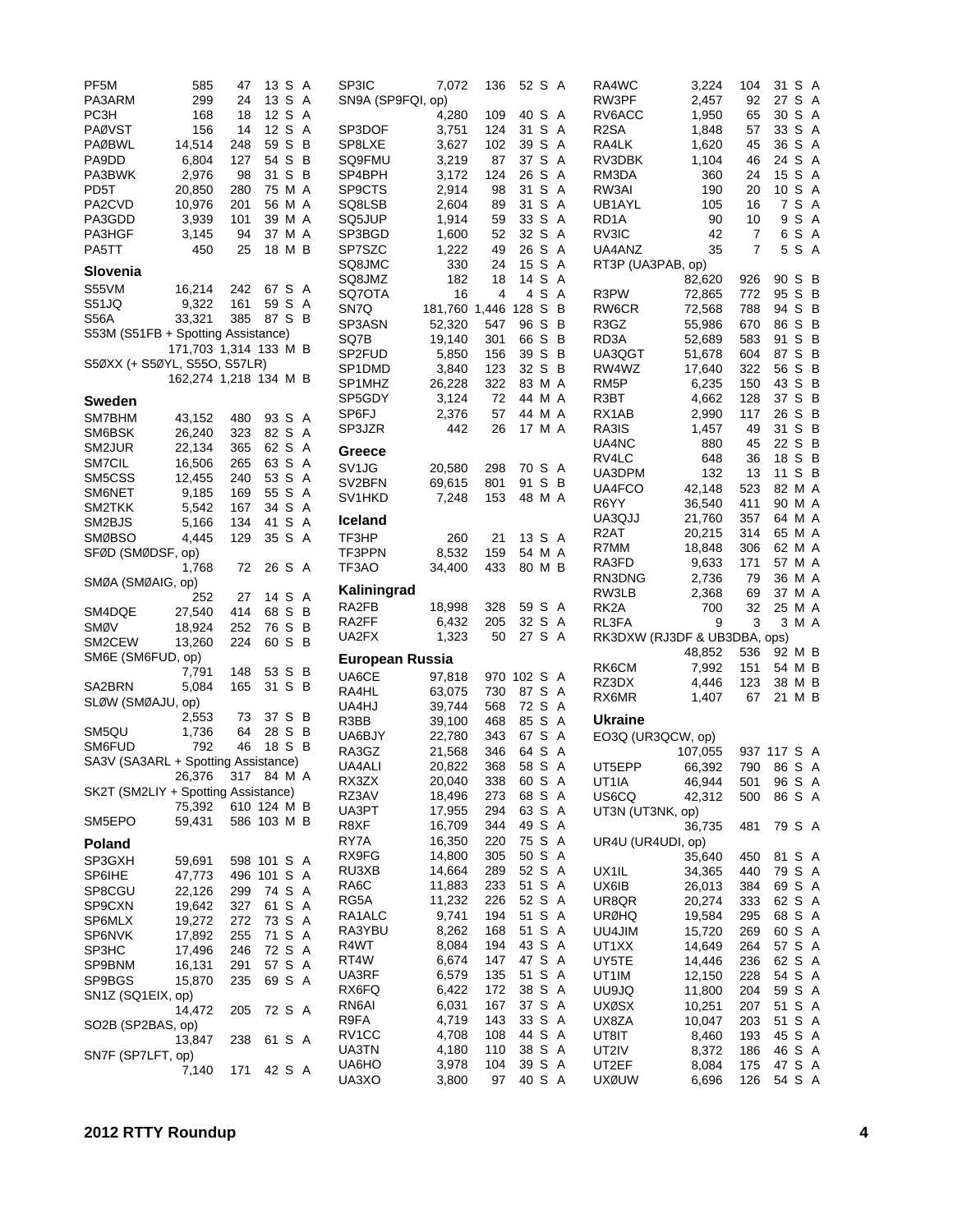| UR4CU                              |                       | 143       | 39         | S        | Α |
|------------------------------------|-----------------------|-----------|------------|----------|---|
|                                    | 5,304                 |           |            |          |   |
| UX3IW                              | 4,950                 | 100       | 50 S       |          | А |
| UY1U (UT5UN, op)                   |                       |           |            |          |   |
|                                    | 4,743                 | 98        | 51         | S        | Α |
| UR5FCM                             | 4,620                 | 134       | 35         | S        | Α |
|                                    |                       |           |            |          |   |
| UY3MW                              | 3,710                 | 110       | 35         | S        | A |
| UT7MR                              | 2,970                 | 95        | 33         | S        | Α |
| US1VS                              | 2,800                 | 81        | 35         | S        | Α |
| UY5ME                              | 2,670                 | 92        | 30         | S        | Α |
|                                    |                       |           |            |          |   |
| <b>UTØEL</b>                       | 1,674                 | 67        | 27         | S        | Α |
| UT5CL                              | 195                   | 15        | 13         | S        | A |
| EO4M (UR5MW, op)                   |                       |           |            |          |   |
|                                    | 206,844 1,590 132 S   |           |            |          | В |
|                                    |                       |           |            |          |   |
| UW8I (UT2IZ, op)                   |                       |           |            |          |   |
|                                    | 169,645 1,321         |           | 131        | S        | В |
| EM2G (UR7GO, op)                   |                       |           |            |          |   |
|                                    | 122,808               | 1,048     | 119        | S        | В |
|                                    |                       |           |            |          |   |
| UY7MM                              | 101,436               | 974       | 107        | S        | В |
| UR5WCQ                             | 43,522                | 474       | 94         | S        | В |
| UT4XD                              | 21,204                | 356       | 62         | S        | В |
| UR5EPG                             | 3,135                 | 98        | 33 S       |          | В |
|                                    |                       |           |            |          |   |
| US5UCC                             | 1,176                 | 46        | 28 S       |          | В |
| US3LX                              | 1                     | 1         | 1          | S        | В |
| UT8EL                              | 60,970                | 683       | 91         | М        | Α |
| US4LPY                             |                       | 633       |            |          | Α |
|                                    | 59,136                |           | 96         | М        |   |
| UT7E (UV5EOZ, UT4EO, RA1ZZ, ops)   |                       |           |            |          |   |
|                                    | 40,992                | 517       | 84 M       |          | Α |
| UT9FJ                              | 12,870                | 168       | 78         | МA       |   |
|                                    |                       |           |            |          |   |
| UR5LY                              | 11,115                | 197       | 57 M       |          | Α |
| UT5JCE                             | 7,084                 |           | 157 46 M A |          |   |
| UT4PR                              | 6,355                 | 159       | 41 M       |          | A |
| UR4MHI                             | 6,321                 | 150       | 43 M       |          | A |
|                                    |                       |           |            |          |   |
| UX7LL                              | 493                   | 29        | 17 M A     |          |   |
| UT2HM                              | 150                   | 18        | 10         | М        | A |
|                                    |                       |           |            |          |   |
|                                    |                       |           |            |          |   |
| UW4I (US5IQ + Spotting Assistance) |                       |           |            |          |   |
|                                    | 143,262 1,167 126 M B |           |            |          |   |
| UZ2I (UT2IU, UT2II, UY2IF, UR4QX,  |                       |           |            |          |   |
| ops)                               |                       |           |            |          |   |
|                                    | 81,536                | 847       | 98         | M        | в |
|                                    |                       |           |            |          |   |
| UT5EO                              | 1,988                 | 74        | 28         | м        | в |
|                                    |                       |           |            |          |   |
| Latvia                             |                       |           |            |          |   |
| YL3ID                              | 7,644                 | 149       | 52         | S        | Α |
| YL2NK                              | 375                   | 25        | 15         | S        | A |
|                                    |                       |           |            |          |   |
| YL7X (YL2LY, op)                   |                       |           |            |          |   |
|                                    | 57,120 553            |           | 105        | S        | В |
| YL3FP                              | 37,392                | 496       | 76         | S        | В |
| YL2NN                              | 6,708                 | 173       | 39 S       |          | в |
|                                    |                       |           |            |          |   |
| YL5T (YL3DQ + Spotting Assistance) |                       |           |            |          |   |
|                                    | 67,608                |           | 629 108 M  |          | в |
|                                    |                       |           |            |          |   |
| Romania                            |                       |           |            |          |   |
| YO5OHY                             | 27,090                | 392       | 70         | S        | Α |
| YO6HSU                             | 23,596                | 356       | 68         | S        | Α |
|                                    |                       |           |            |          |   |
| YO8DDP                             | 19,398                | 321       | 61         | S        | Α |
| YO2IS                              | 18,395                | 290       | 65         | S        | Α |
| YO5BYV                             | 17,884                | 269       | 68         | S        | Α |
| YO5OLD                             | 6,908                 | 158       | 44         | S        | Α |
|                                    |                       |           |            |          |   |
| YO7ARY                             | 6,048                 | 146       | 42         | S        | Α |
| YO4RST                             | 3,948                 | 97        | 42         | S        | Α |
| YO6DBL                             | 3,536                 | 108       | 34         | S        | Α |
| YO9AGN                             | 1,850                 | 78        | 25         | S        | Α |
|                                    |                       |           |            |          |   |
| YO4BTB                             | 1,200                 | 49        | 25         | S        | Α |
| YO9HP                              | 99,626                | 924       | 109        | S        | В |
| YQ6A (YO6BHN, op)                  |                       |           |            |          |   |
|                                    |                       | 518       | 111        | S        | В |
|                                    | 56,832                |           |            |          |   |
| YO3CZW<br>YO4AAC                   | 51,510<br>1,475       | 617<br>61 | 85<br>25   | S<br>M A | В |

| YO3JF                          | 810                   | 30         | 27 M A      |        |                |
|--------------------------------|-----------------------|------------|-------------|--------|----------------|
| Serbia                         |                       |            |             |        |                |
| YT5W (YT2PFR, op)              |                       |            |             |        |                |
|                                | 27,795                | 339        | 85          | S      | A              |
| YU1KT                          | 22,387                | 380        | 61          | S      | Α              |
| YU1RP                          | 7,298                 | 188        | 41          | S      | A              |
| YT1BX                          | 6,720                 | 142        | 48          | S      | A              |
| YU8NU                          | 2,706                 | 66         | 41          | S      | A              |
| YU1AST                         | 1,896                 | 80         | 24          | S      | Α              |
| YT2U                           | 70,374                | 639        | 111         | S      | В              |
| YU7AU                          | 41,225                | 493        | 85          | S      | в              |
| YT2T (+ Spotting Assistance)   | 5,966                 | 159        | 38          |        | M A            |
| YT3H (+ YT4RA)                 |                       |            |             |        |                |
|                                | 39,861                |            | 394 103 M B |        |                |
| <b>North America</b>           |                       |            |             |        |                |
|                                |                       |            |             |        |                |
| Bahamas                        |                       |            |             |        |                |
| C6ANM                          | 52,888                | 624        | 88 S A      |        |                |
| Cuba                           |                       |            |             |        |                |
|                                |                       |            |             |        |                |
| CO <sub>2</sub> JD             | 38,595                | 483        | 83<br>80    | S      | Α<br>A         |
| CO8ZZ<br>CO2MS                 | 31,920<br>30,750      | 415        | 82          | S<br>S | A              |
| CO <sub>2</sub> I <sub>Z</sub> | 13,124                | 386<br>200 | 68          | S      | $\overline{A}$ |
| CM2RVA                         | 7,524                 | 168        | 57          | S      | A              |
| CO2KY                          | 4,032                 | 97         | 48          | S      | Α              |
| CO <sub>2</sub> VE             | 3,888                 | 89         | 48          | S      | A              |
| CO2GL                          | 3,120                 | 83         | 39          | S      | A              |
| CM2ORO                         | 616                   | 33         | 22          | S      | A              |
|                                |                       |            |             |        |                |
| <b>Guadeloupe</b>              |                       |            |             |        |                |
| FG1PP                          | 17,526                | 264        | 69 S        |        | A              |
| FG4NO                          | 30                    | 6          | 6           | S      | A              |
| <b>Dominican Republic</b>      |                       |            |             |        |                |
| HI3TEJ                         | 158,704 1,473 112 S   |            |             |        | A              |
| HI8PLE/7                       | 129,472 1,169         |            | 112 S       |        | A              |
| Grenada                        |                       |            |             |        |                |
| <b>J39BS</b>                   | 115,024 1,109 104 S A |            |             |        |                |
|                                |                       |            |             |        |                |
| Alaska                         |                       |            |             |        |                |
| AL7L                           | 14,750                | 265        | 59          | S      | Α              |
| AL1G<br>N7ZYS/KL7              | 14,076                | 281<br>104 | 51          | S<br>S | в<br>в         |
| WL7BDO                         | 2,856<br>11,990       | 223        | 28<br>55    | м      | Α              |
| AL9A                           |                       | 702        | 80 M B      |        |                |
|                                | 55,360                |            |             |        |                |
| Puerto Rico                    |                       |            |             |        |                |
| NP4BM                          | 64,328                | 740        | 88 S        |        | Α              |
| KP4JFR                         | 40,920                | 489        | 88          | S      | Α              |
| WP3GW                          | 9,028                 | 129        | 74 S        |        | A              |
| KP4UNO                         | 3,400                 | 106        | 34 S        |        | A              |
| NP3YL                          | 3,003                 | 96         | 33 S        |        | A              |
| NP3CW<br>KP4JRS                | 0                     | 0          | 0           | S<br>S | Α<br>в         |
|                                | 111,230 1,152         |            | 98          |        |                |
| Guatemala                      |                       |            |             |        |                |
| TG9ANF                         | 54,080                | 687        | 80          | S      | Α              |
| TG9AJR                         | 20,904                | 270        | 78          | S      | Α              |
| TG9SM                          | 24,412                | 371        | 68 S        |        | в              |
| TG9ADQ                         | 4,462                 | 102        | 46 S        |        | в              |
| Bermuda                        |                       |            |             |        |                |
| VP9/WW3S                       | 181,475 1,540 119 S A |            |             |        |                |
|                                |                       |            |             |        |                |
| Mexico                         |                       |            |             |        |                |
| XE2B                           | 16,569                | 270        | 63 S A      |        |                |

| XE2K<br>XE2FGC<br>XE2AUD (+ XE2AU)                    | 163,215 1,410 117 M A<br>59,285            | 846        | 71                 |       | МA             |
|-------------------------------------------------------|--------------------------------------------|------------|--------------------|-------|----------------|
| XE1EE                                                 | 45,240<br>13,534                           | 594<br>202 | 78 M A<br>67 M A   |       |                |
| Oceania                                               |                                            |            |                    |       |                |
| <b>Philippines</b>                                    |                                            |            |                    |       |                |
| DV1/JO7KMB<br>DU1IVT                                  | 11,750 253<br>594                          | 66         | 47 S A             | 9 S B |                |
| Hawaii<br>KH6GMP<br>KH6ZM                             | 11,440 226 52 S<br>163,822 1,657 101 S     |            |                    |       | A<br>B         |
| Australia                                             |                                            |            |                    |       |                |
| VK3FM<br>VK3TDX                                       | 7,424<br>50,300                            | 130        | 58 S<br>511 100    | S     | Α<br>в         |
| VK7AD                                                 | 1,500                                      | 60         | 25 S               |       | В              |
| Indonesia                                             |                                            |            |                    |       |                |
| YB1AR<br>YB8EL                                        | 33,516<br>13,035                           | 462<br>243 | 76 S A<br>55 S A   |       |                |
| YB1PT                                                 | 3,450                                      | 162        | 25                 | S A   |                |
| YBØCOU                                                | 1,134                                      | 81         | 14 S A             |       |                |
| YB1HK                                                 | 12,236                                     | 270        | 46 S               |       | В              |
| YB1ALL                                                | 34,191                                     | 395        | 87 M               |       | A              |
| <b>New Zealand</b><br>ZL3TE (W3SE, op)                | 35,192 430 83 S A                          |            |                    |       |                |
| <b>South America</b>                                  |                                            |            |                    |       |                |
|                                                       |                                            |            |                    |       |                |
| <b>Chile</b><br>CE4SFG                                | 13,266 205 66 S A                          |            |                    |       |                |
| <b>Uruguay</b>                                        |                                            |            |                    |       |                |
| CX1CW<br>CX8AF                                        | 748<br>437                                 |            | 38 22 S A<br>31 19 | S A   |                |
| CV5K (CX2ABC, CX6DAP, CX7BZ,<br>CX1CAK, ops)          |                                            |            |                    |       |                |
|                                                       | 77,971 777 103 M B                         |            |                    |       |                |
| CX3CCC (CX2ABC, CX6DAP, CX1CAK,<br>CX7BZ, ops)        |                                            |            |                    |       |                |
|                                                       | 5.969                                      |            | 134 47 M B         |       |                |
| Ecuador                                               |                                            |            |                    |       |                |
| HC1JQ                                                 | 4,324                                      | 97         | 47 S A             |       |                |
| Argentina                                             |                                            |            |                    |       |                |
| LU2DC                                                 | 28,294                                     | 346        | 86 S               |       | A              |
| LU9DPM                                                | 5,460                                      | 110        | 52                 | S     | $\overline{A}$ |
| LW5EE                                                 | 4,257                                      | 100        | 43                 |       | S A            |
| LU5CAB                                                | 1,260                                      |            | 56 30 S A          |       |                |
| LU5FGA<br>LS1D (LU3CT & LW9EOC, ops)                  | 770                                        | 35         | 22 S A             |       |                |
|                                                       | 186,690 1,495 127 M B                      |            |                    |       |                |
| LU1FAM                                                | 59,508                                     | 698        | 87 M B             |       |                |
| Aruba                                                 |                                            |            |                    |       |                |
| P4ØYL (AI6YL, op)                                     |                                            |            |                    |       |                |
| P49X                                                  | 177,480 1,492 120 S<br>420,250 3,418 125 S |            |                    |       | A<br>- B       |
|                                                       |                                            |            |                    |       |                |
| <b>Netherland Antilles</b><br>PJ2N (N6EE & W6XK, ops) |                                            |            |                    |       |                |
|                                                       | 279,554 2,156 131 M B                      |            |                    |       |                |
|                                                       |                                            |            |                    |       |                |
|                                                       |                                            |            |                    |       |                |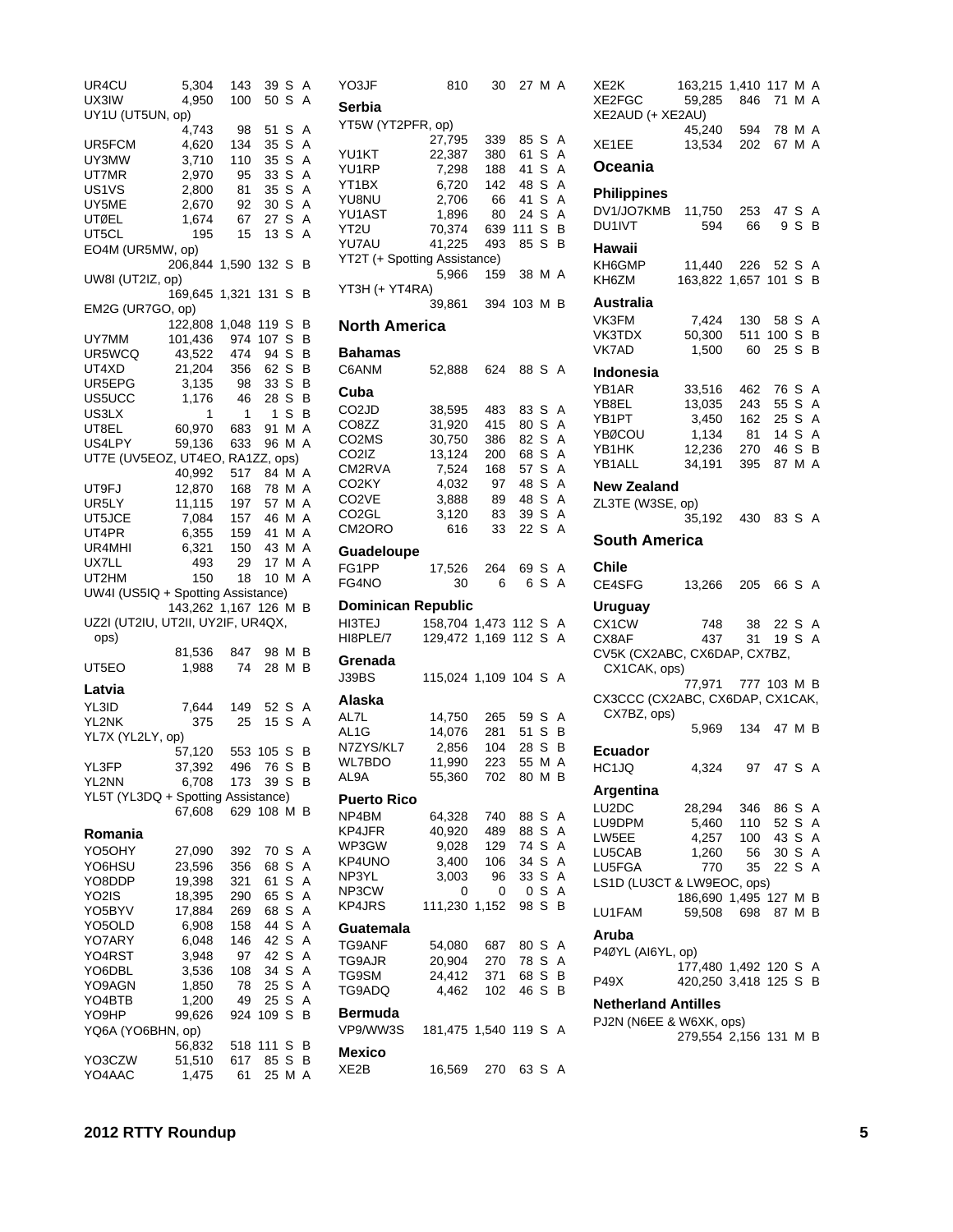| Brazil<br>ZX2B (PY2MNL, op)          |                     |       |             |        |   |
|--------------------------------------|---------------------|-------|-------------|--------|---|
|                                      | 151,293             | 1,378 | 111         | S      | Α |
| PU5ATX                               | 17,613              | 326   | 57          | S      | A |
| PU5AAD                               | 13,520              | 213   | 65          | s      | A |
| PY2DN                                | 13,104              | 279   | 48          | S      | A |
| PY2CX                                | 8,904               | 175   | 53          | S      | A |
| PU2VGS                               | 6,272               | 125   | 56          | S      | A |
| PU2TRX                               | 5,035               | 127   | 53          | S      | A |
| PY2VZ                                | 3,619               | 81    | 47          | S      | A |
| PU1MMZ                               |                     | 52    | 32          | S      | A |
| PY7ZBK                               | 1,472<br>9,782      | 148   | 67          | S      | В |
| PY2KP                                |                     |       |             |        | В |
|                                      | 1,683               | 52    | 33<br>18    | S<br>S | В |
| PY2KJ<br>ZV2K (PY2SHF & PY2WAR, ops) | 540                 | 30    |             |        |   |
|                                      |                     |       |             |        | Α |
| PY4XX                                | 17,696              | 239   | 79          | м      | Α |
|                                      | 5,896               | 135   | 44          | М      |   |
| PY2ADR                               | 100,256             | 973   | 104         | М      | в |
| PY7ZY                                | 4,000               | 101   | 40          | м      | В |
| Suriname                             |                     |       |             |        |   |
| PZ5RA                                | 145,092 1,295 113 S |       |             |        | В |
|                                      |                     |       |             |        |   |
| Venezuela                            |                     |       |             |        |   |
| YW5T (YV5JBI, op)                    |                     |       |             |        |   |
|                                      | 68,804              | 679   | 103         | S      | Α |
| YV5TX                                | 29,040              | 368   | 80          | S      | Α |
| YV5KG                                | 167,388             | 1,559 | 111         | S      | В |
| <b>United States</b>                 |                     |       |             |        |   |
| 1                                    |                     |       |             |        |   |
|                                      |                     |       |             |        |   |
| Connecticut                          |                     |       |             |        |   |
| AB1OD                                | 42,292              | 440   | 97 S        |        | Α |
| KA1GYB                               | 5,125               | 129   | 41          | S      | A |
| WR1B                                 | 1,064               | 40    | 28          | S.     | A |
| KE1AU                                | 540                 | 30    | 18          | S      | A |
| W1TR                                 | 126,468             | 1,180 | 108         | S.     | В |
| W1EQ                                 | 25,272              | 318   | 81          | S      | В |
| W1QK (+ KA1SYG)                      |                     |       |             |        |   |
|                                      | 19,224              | 271   | 72          | м      | A |
| N <sub>1</sub> API                   | 5,733               | 123   | 49          | м      | A |
| W1AN                                 | 62,016              | 615   | 102         | М      | В |
|                                      |                     |       |             |        |   |
| <b>Eastern Massachusetts</b>         |                     |       |             |        |   |
| AB1J                                 | 81,800              | 822   | 100         | S      | А |
| WA1DRQ                               | 33,088              | 359   | 94          | S      | A |
| N1QD                                 | 19,825              | 309   | 65          | S      | A |
| W1CCE                                | 17,301              | 242   | 73          | S      | Α |
| K <sub>1</sub> SM                    | 8,664               | 158   | 57          | S      | A |
| KK1X                                 | 7,007               | 146   | 49          | S      | A |
| K <sub>1</sub> VU                    | 6,000               | 122   | 50          | S      | Α |
| WO1N                                 | 2,077               | 71    | 31          | S      | A |
| W1MJ                                 | 1,175               | 47    | 25          | S      | A |
| W1UE                                 | 271,416 2,133       |       | 129         | S      | в |
| N1SNB                                | 48,790              | 584   | 85          | S      | B |
| AD1DX                                | 18,860              | 241   | 82          | s      | в |
| W1ZT                                 | 5,334               | 128   | 42          | S      | В |
| W1AF (+ W1PL & NF1R)                 |                     |       |             |        |   |
|                                      | 71,629              | 888   | 83 M        |        | В |
| KV <sub>1</sub> J                    | 26,925              | 365   | 75 M        |        | в |
|                                      |                     |       |             |        |   |
| Maine                                |                     |       |             |        |   |
| ND1T                                 | 6,072               | 134   | 46          | S.     | Α |
| AC <sub>1</sub> O                    | 82,432              | 918   | 92          | S      | в |
| W1SLF                                | 102,144             |       | 921 112 M A |        |   |
| KA1C (+ KA1HC)                       |                     |       |             |        |   |
|                                      | 43,428              | 468   | 94 M A      |        |   |

### **New Hampshire**

| K1RO                             | 85,042                | 847   | 101         | S   | Α |  |
|----------------------------------|-----------------------|-------|-------------|-----|---|--|
| N1EO                             | 61,983                | 643   | 97          | S   | A |  |
| KA2KON                           | 22,165                | 345   | 65          | S   | Α |  |
| WA1Z                             | 11,765                | 182   | 65          | S   | A |  |
| N <sub>1</sub> IX                | 7,788                 | 180   | 44          | S   | Α |  |
| KB1GKN                           | 6,324                 | 127   | 51          | S   | Α |  |
| W1MSN                            | 864                   | 46    | 24          | S   | Α |  |
| K1DPE                            | 312                   | 33    | 12          | S   | Α |  |
| N1IW                             | 101,152               | 880   | 116         | S   | В |  |
| AE1T                             | 32,000                | 405   | 80          | S   | B |  |
| NF <sub>1</sub> O                | 16,892                | 210   | 82          | М   | Α |  |
| WA1ZYX                           | 13,797                | 220   | 63          | М   | А |  |
| WA1N                             | 13,464                | 192   | 72          | М   | А |  |
| AB1OC (+ AB1QB)                  |                       |       |             |     |   |  |
|                                  | 13,260                | 202   | 68 M A      |     |   |  |
| AB1QB (+ AB1OC)                  |                       |       |             |     |   |  |
|                                  | 7,493                 | 127   | 59          | M A |   |  |
| KE1CY                            | 4,708                 | 116   | 44          | м   | А |  |
| NE1F                             | 4,399                 | 83    | 53          | МA  |   |  |
| NE <sub>1</sub> B                |                       | 294   | 78          | м   | B |  |
|                                  | 22,308                |       |             |     |   |  |
| Rhode Island                     |                       |       |             |     |   |  |
| W1PN                             | 20,145                | 244   | 85          | S   | Α |  |
| K1JSM                            | 11,628                | 186   | 68          | S   | Α |  |
| KI1G                             | 317,814               | 2,278 | 141         | S   | B |  |
| NG1G                             | 88,668                | 830   | 108         | S   | B |  |
| K3IU                             | 43,700                | 443   | 100         | S   | B |  |
|                                  |                       |       |             |     |   |  |
| N1NK (+ Spotting Assistance)     |                       |       |             |     |   |  |
|                                  | 4,895                 | 98    | 55 M        |     | A |  |
| KA1GEU                           | 35,061                | 407   | 87          | м   | B |  |
| W1GSH                            | 13,735                | 208   | 67          | м   | В |  |
| Vermont                          |                       |       |             |     |   |  |
| W1ZK                             | 52,074                | 530   | 99          | S   | в |  |
| WA1ZAM                           | 25                    | 6     | 5           | МA  |   |  |
|                                  |                       |       |             |     |   |  |
| <b>Western Massachusetts</b>     |                       |       |             |     |   |  |
| W1BYH                            | 59,740                | 589   | 103         | S   | Α |  |
| K1PTF                            | 53,116                | 546   | 98          | S   | A |  |
| W1MIG                            | 17,640                | 258   | 70          | S   | Α |  |
| W1HFN                            | 3,800                 | 97    | 40          | S   | Α |  |
| K5ZD                             | 60,180                | 597   | 102         | S   | B |  |
| WN1E                             | 66,458                | 718   | 94          | м   | А |  |
| W1UJ                             | 14,484                | 218   | 68          | М   | Α |  |
| AD1L                             | 5,400                 | 100   | 54          | М   | A |  |
| K1SFA (+ K1MK, @ K1TTT)          |                       |       |             |     |   |  |
|                                  | 221,128 1,700 131 M B |       |             |     |   |  |
| K6NDV (+ K6ND)                   |                       |       |             |     |   |  |
|                                  |                       |       |             |     |   |  |
|                                  | 89,024                |       | 872 104 M B |     |   |  |
| 2                                |                       |       |             |     |   |  |
|                                  |                       |       |             |     |   |  |
| <b>Eastern New York</b>          |                       |       |             |     |   |  |
| K2ONP                            | 47,940                | 517   | 94          | S   | Α |  |
| WA2MCR                           | 21,608                | 304   | 73          | S   | Α |  |
| WA3AFS                           | 10,150                | 151   | 70          | S   | А |  |
| KC2RXS                           | 9,263                 | 161   | 59          | S   | Α |  |
| N2EIK                            | 468                   | 28    | 18 S        |     | в |  |
| WA2IID (+ KB2SSS)                |                       |       |             |     |   |  |
|                                  | 6,240                 | 128   | 52          | М   | Α |  |
| NA2M                             |                       |       |             | м   | в |  |
|                                  | 40,796                | 437   | 94          |     | В |  |
| K2CYE                            | 6,579                 | 134   | 51          | М   |   |  |
| NJ1F (+ K1RQ)                    |                       |       |             |     |   |  |
|                                  | 816                   | 36    | 24 M B      |     |   |  |
| <b>New York City-Long Island</b> |                       |       |             |     |   |  |
| KE2SX                            | 3,150                 | 76    | 42 S A      |     |   |  |

W2V (KA2D, op) 1,064 38 28 S A WB2TPS 504 25 21 S A N2FF 53,664 567 96 S B **Northern New Jersey** WA2LXE 58,740 667 89 S A K2YG 51,282 528 99 S A K2DSL 37,758 434 87 S A<br>KD2MX 14,616 237 63 S A KD2MX 14,616 237 63 S A N2LK 14,300 223 65 S A K2DLS 11,008 174 64 S A<br>K2PF 9,344 150 64 S A 9,344 150 64 S A ND2K 5,661 111 51 S A K2BB 5,184 112 48 S A W2VTV 2,926 86 38 S A W2VTV 2,926 86 38 S A<br>KC2GLG 2,628 74 36 S A<br>KC2SSB 1,376 45 32 S A 1,376 45 32 S A WS2L 1,053 40 27 S A W2LE 30,318 327 93 S B<br>KC2LST 24,543 306 81 S B 24,543 306 81 S B W2IUC 4,949 103 49 S B<br>KC2KZJ 121 12 11 S B  $121$  12 11 S B NO2T 102,520 973 110 M B **Northern New York** N2FJ 182 14 13 S A<br>AB2ZY 97.888 893 112 S B 97,888 893 112 S B **Southern New Jersey** K2RET 19,053 267 73 S A N2CQ 15,680 252 64 S A<br>KB2NB 14,008 208 68 S A KB2NB 14,008 208 68 S A<br>N2GXJ 11,592 170 69 S A 11,592 170 69 S A KC2SZ 6,528 130 51 S A 88 43 S A W2YC 64,944 537 123 M B<br>K2MK 64,448 609 106 M B 64,448 609 106 M B AI2I (+ N2NGW) 19,266 251 78 M B

|                    | Western New York |       |        |     |   |
|--------------------|------------------|-------|--------|-----|---|
| K2EN               | 121.101          | 1.098 | 111    | - S | Α |
| N <sub>2</sub> ZN  | 66.847           | 652   | 103    | S   | Α |
| W2MKW              | 24,764           | 306   | 82     | S   | Α |
| W2RLK              | 20.659           | 287   | 73 S   |     | A |
| WB2SXY             | 15,980           | 238   | 68     | S   | A |
| KA2FHN             | 15,183           | 252   | 63 S   |     | A |
| N <sub>2</sub> OBX | 12,740           | 205   | 65 S   |     | A |
| N2NW               | 7,020            | 139   | 52 S   |     | Α |
| KC2WYL             | 3.312            | 102   | 36 S   |     | A |
| N2LQ               | 2,600            | 66    | 40     | S   | A |
| K2SI               | 2.442            | 67    | 37     | S   | Α |
| N <sub>2</sub> WK  | 278.256          | 2,128 | 132 S  |     | B |
| N8CL               | 114,056          | 1,090 | 106    | S   | B |
| WA2ETU             | 83,634           | 791   | 106    | S   | В |
| WF2S               | 81,363           | 764   | 111    | S   | в |
| W2GR               | 66,500           | 706   | 95 S   |     | В |
| K2SLZ              | 20,661           | 295   | 71     | S   | В |
| K2NV               | 19,404           | 255   | 77 S   |     | B |
| WS9M               | 8.478            | 161   | 54     | S   | B |
| KA2AEY             | 216              | 18    | 12     | S   | в |
| KC2HZM             | 55,500           | 569   | 100    | М   | A |
| KC2JKU             | 49,140           | 573   | 91     | М   | A |
| AD2TM              | 35,728           | 411   | 88     | М   | A |
| WZ2MM              | 28,998           | 393   | 81     | М   | A |
| W2DXE              | 19,764           | 253   | 81     | М   | A |
| KF2VX (+ K2ZUW)    |                  |       |        |     |   |
|                    | 6,063            | 132   | 47 M A |     |   |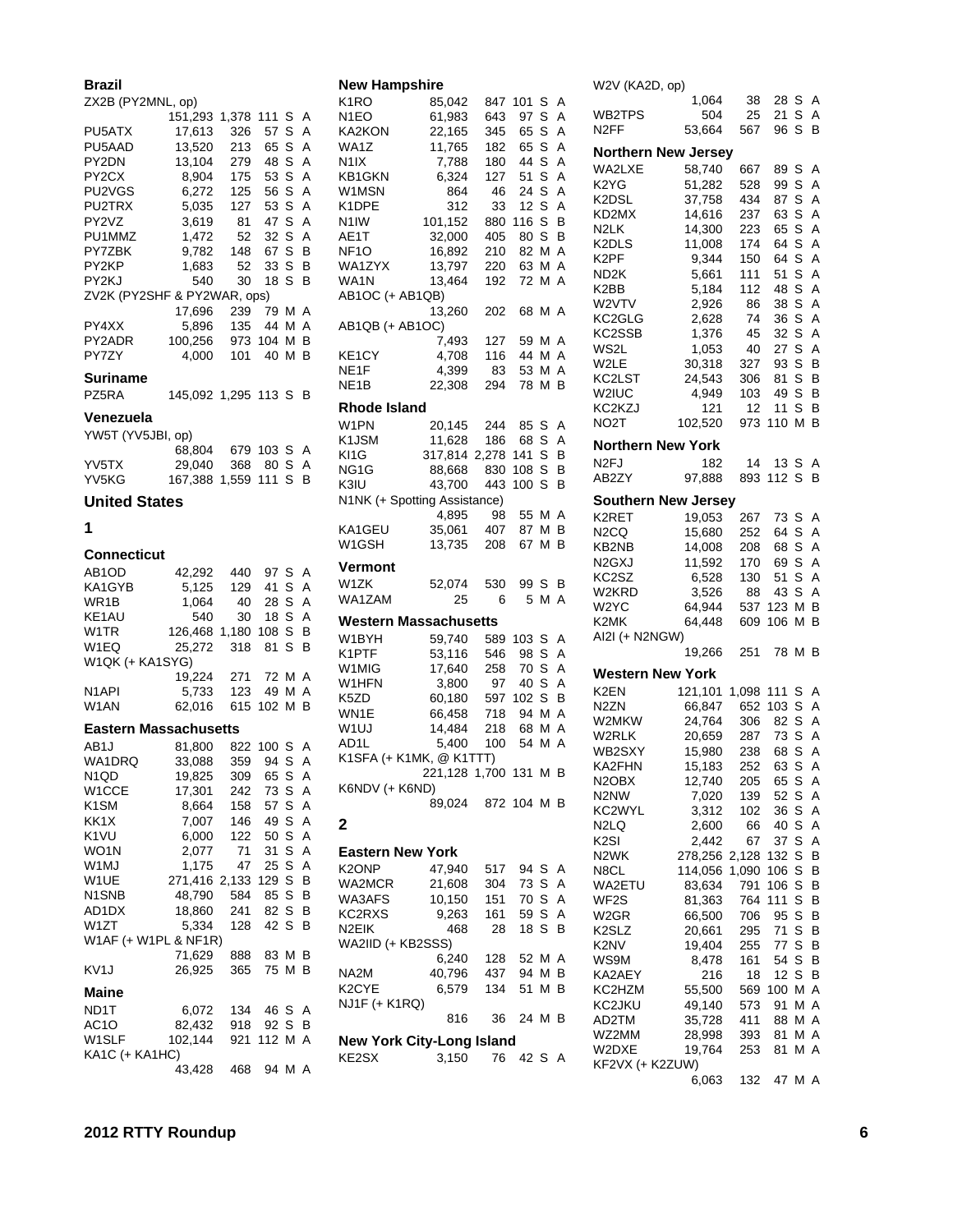| N <sub>2</sub> AM <sub>G</sub><br>WA2TMC<br>KZ2R | 4,940<br>152,643 1,257<br>42,750 | 97<br>452    | 52 M<br>123<br>95 | М<br>М         | Α<br>В<br>в |
|--------------------------------------------------|----------------------------------|--------------|-------------------|----------------|-------------|
| W1TY                                             | 36,105                           | 442          | 83                | M <sub>B</sub> |             |
| 3                                                |                                  |              |                   |                |             |
| <b>Delaware</b>                                  |                                  |              |                   |                |             |
| WW3DE<br>K3CWF                                   | 34,575<br>23,970                 | 468<br>286   | 75 S<br>85 S      |                | A<br>Α      |
| N3ME                                             | 15,996                           | 267          | 62                | S              | A           |
| Eastern Pennsylvania                             |                                  |              |                   |                |             |
| WØBR                                             | 141,480                          | 1,324        | 108               | S              | Α           |
| N3CHX                                            | 23,534                           | 301          | 82                | S              | Α<br>Α      |
| KR1ST<br>WB9KPT                                  | 21,825<br>10,553                 | 293<br>177   | 75<br>61          | S<br>S         | A           |
| W3KB                                             | 8,910                            | 166          | 54                | S              | Α           |
| KD3TB                                            | 6,912                            | 145          | 48                | S              | A           |
| KZ3X<br>N3JNX                                    | 2,310<br>2,109                   | 67<br>59     | 35<br>37          | S<br>S         | A<br>Α      |
| N3ZP                                             | 1,008                            | 37           | 28                | S              | A           |
| W8IJ                                             | 56                               | 8            | 7                 | S              | A           |
| AA3B<br>K3WW                                     | 310,863                          | 2,395<br>958 | 131<br>110        | S<br>S         | В<br>B      |
| K3ONW                                            | 102,630<br>60,722                | 640          | 97                | S              | В           |
| W3ABT (WA3FRP, op)                               |                                  |              |                   |                |             |
|                                                  | 46,288                           | 535          | 88 S              |                | В           |
| NB <sub>3</sub> R<br>WA3AAN                      | 36,036<br>30,450                 | 398<br>353   | 91<br>87          | S<br>S         | В<br>В      |
| N3XLS (+ N3KAE, KA3QLF, KR1ST, @                 |                                  |              |                   |                |             |
| N3KAE)                                           |                                  |              |                   |                |             |
|                                                  | 83,055                           | 802 105 M A  |                   |                |             |
| N3RN (+ KA3EEO & KA3ZHT)                         | 12,993                           | 218          | 61                | МA             |             |
| KN3A                                             | 7,300                            | 148          | 50                | M              | Α           |
| K3MD                                             | 103,292                          | 885          | 119               | м              | В           |
| KQ3F<br>W3FV                                     | 55,737<br>11,220                 | 565<br>171   | 99<br>66          | М<br>М         | в<br>в      |
| Maryland-DC                                      |                                  |              |                   |                |             |
| W3LL                                             | 129,413                          | 1,033        | 127               | S              | Α           |
| WA1LWS                                           | 68,409                           | 698          | 99                | S              | A           |
| K3TN                                             | 33,580                           | 366          | 92                | S              | Α           |
| W3BUI<br>KW3W                                    | 25,434<br>14,472                 | 315<br>217   | 81<br>67          | S<br>S         | A<br>A      |
| K <sub>2</sub> P <sub>S</sub>                    | 11,328                           | 196          | 59                | S              | Α           |
| N3UR                                             | 8,880                            | 151          | 60                | S              | A           |
| WA3SWJ                                           | 7,632                            | 154          | 53                | S              | Α           |
| W3FAY<br>N8HM                                    | 6,800<br>6,579                   | 140<br>131   | 50<br>51          | S<br>S         | Α<br>Α      |
| N3VOP                                            | 5,544                            | 115          | 56                | S              | Α           |
| N3AFT                                            | 1,536                            | 49           | 32                | S              | Α           |
| W2GG<br>N3XL                                     | 49,878<br>25,040                 | 494          | 102<br>80         | S<br>S         | В<br>В      |
| W2GPS                                            | 10,730                           | 316<br>187   | 58                | S              | В           |
| 4U1WB (AJ3M, op)                                 |                                  |              |                   |                |             |
|                                                  | 2,516                            | 71           | 37                | S              | В           |
| N3YIM<br>N3QE                                    | 1,736<br>56,252                  | 59<br>580    | 31<br>98          | S<br>М         | В<br>A      |
| W3/NH7C (+ KG6ITP)                               |                                  |              |                   |                |             |
|                                                  | 55,968                           | 532          | 106               | Μ              | Α           |
| W4EE                                             | 23,100                           | 310          | 75                | Μ              | Α           |
| K2PLF<br>K3OQ                                    | 39,200<br>16,472                 | 356<br>294   | 112<br>58         | Μ<br>Μ         | В<br>В      |
| NN3RP                                            | 1,456                            | 54           | 28                | Μ              | В           |
| N1MD                                             | 414                              | 24           | 18                | Μ              | В           |
| K3SX                                             | 0                                | 0            | 0                 | Μ              | в           |

| Western Pennsylvania                                            |                                 |                  |            |     |                |
|-----------------------------------------------------------------|---------------------------------|------------------|------------|-----|----------------|
| KB3LIX                                                          | 73,416                          | 649              | 114        | S   | A              |
| NA3F                                                            | 22,989                          | 295              | 79         | S   | A              |
| N3RDV                                                           | 20,520                          | 274 76<br>244 68 |            | S A |                |
| K3UA                                                            | 16,252                          |                  |            | S A |                |
| КЗСС                                                            | 15,744                          | 253 64           |            | S A |                |
| N3WMC                                                           | 11,466                          | 197              | 63         | S A |                |
| KB3VNH                                                          | 3,182                           | 82               | 43         | S   | Α              |
| ND3R                                                            | 1,551                           | 50               | 33         | S   | A              |
| WB3LHD                                                          | 108                             | 12               | 9          | s   | B              |
| W3OD                                                            | 8,357                           | 139              | 61 M A     |     |                |
| K3MJW (K3RWN, WC3O, AB3ER,<br>NK3P, AB3LS, K3FH, KB3EYY, K3RMB, |                                 |                  |            |     |                |
| ops)                                                            |                                 |                  |            |     |                |
| N3YEA                                                           | 154,750 1,264 125 M B<br>27,104 | - 353            | 77 M B     |     |                |
| 4                                                               |                                 |                  |            |     |                |
|                                                                 |                                 |                  |            |     |                |
| Alabama                                                         |                                 |                  |            |     |                |
| KC4HW                                                           | 152,915                         | 1,310            | 119        | S   | A              |
| K4WI                                                            | 49.294                          | 506              | 98         | S   | A              |
| N4BCB l                                                         | 48,139                          | 534              | 91         | S A |                |
| W5NZ                                                            | 21,490                          | $rac{1}{314}$    | 70         | S A |                |
| N4AU                                                            | 14,775                          | 203              | 75         | S A |                |
| KM4JA                                                           | 10,944                          | 173              | 64         | S A |                |
| W4ENN                                                           | 7,100                           | 144              | 50         | S   | A              |
| K5WP                                                            | 6,136                           | 112              | 59         | S A |                |
| KI4EEY                                                          | 3,002                           | 81               | 38         | S A |                |
|                                                                 |                                 |                  |            |     | A              |
| NØRZT                                                           | 2,484                           | 71               | 36         | S   |                |
| KI4SP                                                           | 2,090                           | 58               | 38         | S A |                |
| NR4J                                                            | 638                             | 31               | 22         | S   | A              |
| WA8HSB                                                          | 600                             | 30               | 20         | S   | Α              |
| K4HAL                                                           | 40,400                          | 509              | 80         | S   | B              |
| AG4W                                                            | 5,070                           | 132              | 39         | S   | B              |
| W6SAI (K4CWW + Spotting Assistance)                             |                                 |                  |            |     |                |
|                                                                 | 27,962                          | 351              | 82         | МA  |                |
| W4HOD (KA4PKB & AA4YL, ops)                                     |                                 |                  |            |     |                |
|                                                                 | 12,028                          | 199 62           |            | M A |                |
| N4KG                                                            | 63,852                          | 635              | 102 M B    |     |                |
| KR4F                                                            | 51,072                          | 451 114 M B      |            |     |                |
| Georgia                                                         |                                 |                  |            |     |                |
| N4NIA                                                           | 13,386                          | 203              | 69 S A     |     |                |
| W4ELP                                                           | 7,252                           | 154              | 49         | S A |                |
| W4KLY                                                           | 4,280                           |                  |            | S   | Α              |
|                                                                 |                                 | 109              | 40         |     |                |
| K4VIG                                                           | 2,952                           | 82               | 36         | S   | A              |
| W3NR                                                            | 2,240                           | 67               | 35 S A     |     |                |
| AA4LR                                                           | 2,112                           | 68               | 32         | SA  |                |
| KC4RSL                                                          | 64                              | 9                | 8          | S   | $\overline{A}$ |
| W4DXX                                                           | 176,080 1,440                   |                  | 124        | S   | B              |
| AJ4CG                                                           | 7,975                           | 146              | 55 S B     |     |                |
| W5XB                                                            | 7,367                           | 141              | 53 S       |     | В              |
| WY4Y (NS3Q, op)                                                 |                                 |                  |            |     |                |
|                                                                 | 5,280                           |                  | 110 48 S B |     |                |
| WW4LL (+ W4KTR, KK4DAN, K9MUG)                                  |                                 |                  |            |     |                |
|                                                                 | 125,388                         | 994 129          |            | МA  |                |
| ND4V                                                            | 26,376                          | 315              | 84 M A     |     |                |
| KB4KBS                                                          | 13,200                          | 210              | 66 M B     |     |                |
| WA4ZXV                                                          | 12,064                          | 212              | 58 M B     |     |                |
| AK4I                                                            | 1,080                           | 54               | 20 M B     |     |                |
| Kentucky                                                        |                                 |                  |            |     |                |
| W4LC                                                            |                                 |                  |            |     |                |
|                                                                 | 70,112                          | 632 112 S A      |            |     |                |
| KU4A                                                            | 27,588                          | 365              | 76         | S A |                |
| N4FZ                                                            | 27,360                          | 363              | 76         | S   | A              |
| KC4WQ                                                           | 21,904                          | 302              | 74         | S A |                |
| AB4IQ                                                           | 18,688                          | 258              | 73 S A     |     |                |
| K4FT                                                            | 16,184                          | 241              | 68 S A     |     |                |

| KO4PU                                                        | 15,552          | 249   | 64 S        |     | Α              |
|--------------------------------------------------------------|-----------------|-------|-------------|-----|----------------|
| N4QS                                                         | 51,360 542 96 S |       |             |     | в              |
| KE4YVD (AJ4A, WC4V, KF4KEF,<br>KJ4AOM, KI4NEC, KO4OL, KI4PFH |                 |       |             |     |                |
| KE4ISW, KY4OZ + ops)                                         |                 |       |             |     |                |
|                                                              | 26,076          | 344   | 82 M A      |     |                |
| N9KY                                                         | 2,880           | 65    | 45          | МA  |                |
|                                                              |                 |       |             |     |                |
| <b>North Carolina</b>                                        |                 |       |             |     |                |
| WB2RHM                                                       | 27,846          | 360   | 78          | S   | Α              |
| AI4GR                                                        | 27,360          | 364   | 76          | S   | A              |
| N4UEZ                                                        | 6,048           | 112   | 54          | S   | Α              |
| W <sub>4</sub> CC                                            | 6,042           | 115   | 53          | S   | A              |
| WB4M                                                         | 5,432           | 99    | 56          | S   | A              |
| K4KAY                                                        | 5,280           | 105   | 55          | S   | A              |
| K <sub>1</sub> ZW                                            | 2,584           | 70    | 38          | S   | A              |
| N4WYR                                                        | 1,891           | 62    | 31          | S   | A              |
| K8YC                                                         | 525             | 35    | 15          | S   | A              |
| K4DJ                                                         | 390             | 26    | 15          | S   | A              |
| WX4G                                                         | 129,920         | 1,138 | 116         | S   | В              |
| K4FX                                                         | 91,392          | 827   | 112         | S   | B              |
| K4HMB                                                        | 42,945          | 410   | 105         | S   | В              |
| NC4MI                                                        | 10,956          | 174   | 66          | S   | в              |
| W3NC                                                         | 4,606           | 103   | 47          | S   | B              |
| W4XMT                                                        | 3,354           | 89    | 39          | S   | В              |
| AA4NC (+ N4CW & W4TMO)                                       |                 |       |             |     |                |
|                                                              | 113,407         |       | 973 119 M A |     |                |
| W4APP (WK4P, KB4ER, KD4SM,                                   |                 |       |             |     |                |
| KD4UKT, ops)                                                 |                 |       |             |     |                |
|                                                              | 61,938          | 580   | 111         | МA  |                |
| KS4S                                                         | 41,310          | 495   | 85          | M   | A              |
| N4TL                                                         | 9,120           | 156   | 60          | М   | Α              |
| K5EK                                                         | 77,544          | 727   | 108         | M   | в              |
| KR4LO                                                        | 70,658          | 701   | 103         | М   | В              |
| K3KO                                                         | 19,698          | 201   | 98          | Μ   | В              |
| W3GQ                                                         | 272             | 17    | 17          | М   | B              |
|                                                              |                 |       |             |     |                |
| <b>Northern Florida</b>                                      |                 |       |             |     |                |
| N4PJ                                                         | 52,535          | 568   | 95          | S   | Α              |
| KE1F                                                         | 41,882          | 497   | 86          | S   | A              |
| <b>K3SV/4</b>                                                | 7,208           | 140   | 53          | S   | A              |
| WB4OMM                                                       | 3,936           | 83    | 48          | S A |                |
| N4FY                                                         | 2,688           | 65    | 42          | S   | $\overline{A}$ |
| N4FP                                                         | 345             | 25    | 15          | S   | Α              |
| N6AR                                                         | 81,396          | 721   | 114 S       |     | В              |
| AJ4RW                                                        | 34,992          | 503   | 72          | S   | В              |
| K9OM                                                         | 148,302         | 1,183 | 126         | М   | A              |
| South Carolina                                               |                 |       |             |     |                |
| WA8OJR                                                       | 20,424          | 300   | 69          | S   | Α              |
| KG4IGC                                                       | 15,678          | 243   | 67          | S   | A              |
| KS4YX                                                        | 9,333           | 189   | 51          | S   | Α              |
| AA1AR                                                        | 7,316           | 127   | 59          | S   | Α              |
| KM4RK                                                        | 3,080           | 73    | 44          | S   | Α              |
| W4UK                                                         | 70,782          | 760   | 94          | S   | В              |
| AF4OX                                                        | 38,236          | 495   | 79          | S   | В              |
| KJ4IZW                                                       | 10,586          | 158   | 67          | М   | Α              |
|                                                              |                 |       |             |     |                |
| <b>Southern Florida</b>                                      |                 |       |             |     |                |
| WO <sub>4</sub> D                                            | 42,408          | 480   | 93          | S   | Α              |
| W4ZGR                                                        | 925             | 37    | 25          | S   | A              |
| W4OX                                                         | 101,146         | 994   | 103         | S   | В              |
| NJ2F                                                         | 63,525          | 611   | 105         | S   | в              |
| K4ADR                                                        | 54,648          | 640   | 88          | S   | В              |
| AF4RK                                                        | 33,768          | 407   | 84          | S   | В              |
| W9KB                                                         | 17,856          | 255   | 72          | S   | В              |
| K4PBY                                                        | 3,240           | 83    | 40          | М   | A              |
| KD4JMV                                                       | 406             | 31    | 14          | М   | Α              |
| W4UH                                                         | 205,692         | 1,711 | 122         | М   | В              |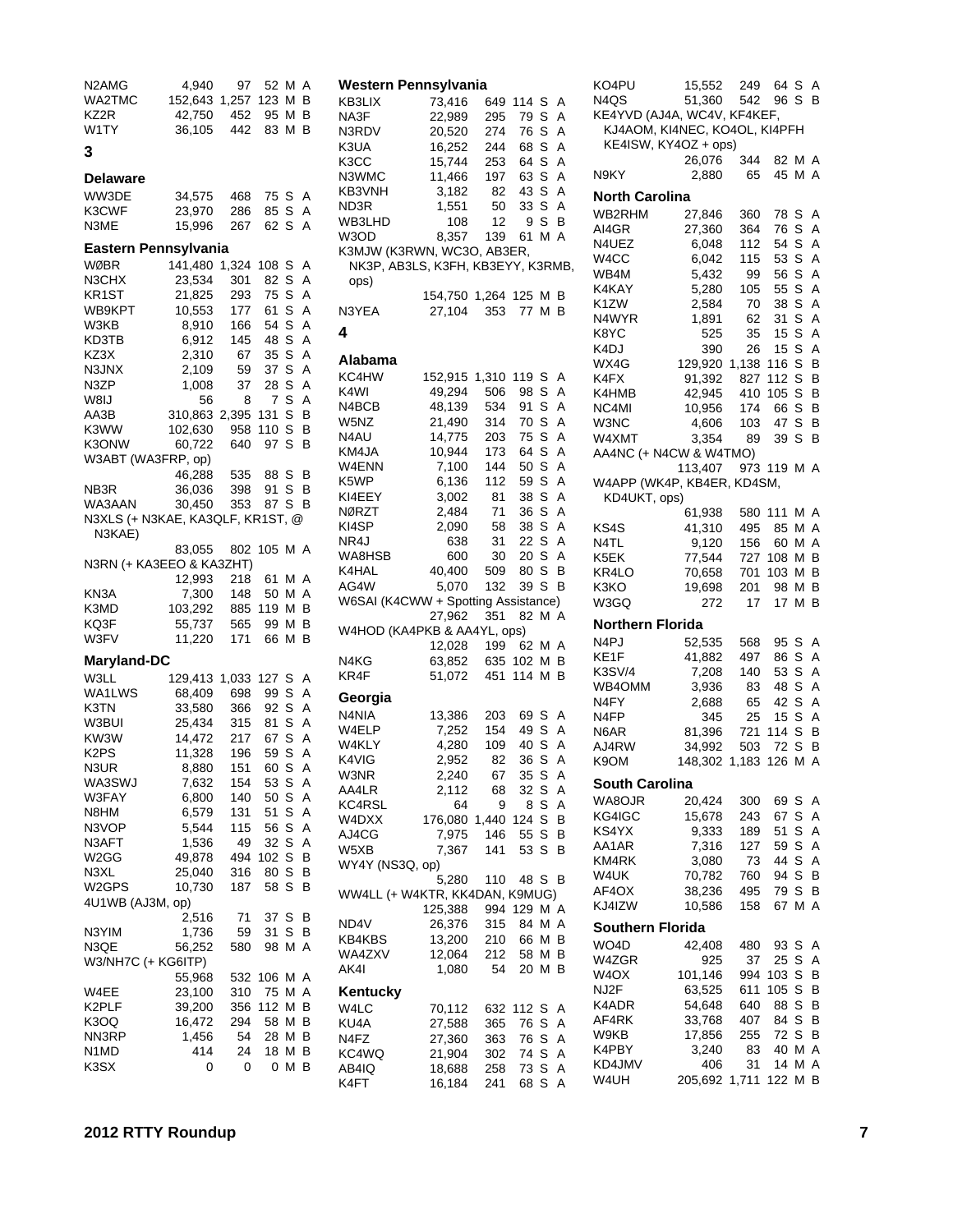| AF4Z         | 148,824 1,401  |           | 108 M B  |                  | K7CS          |
|--------------|----------------|-----------|----------|------------------|---------------|
| K4KGG        | 55,517         | 554       | 103      | Μ<br>в           | W4BNC         |
| Tennessee    |                |           |          |                  | W4LEW         |
| AA4DD        | 49,662         | 536       | 93       | S<br>Α           | NR4C          |
| K4BX         | 26,703         | 394       | 69       | S<br>Α           | NR4M          |
| WF7T         | 22,507         | 325       | 71       | S<br>Α           | W4RM          |
| N4DW         | 20,475         | 278       | 75       | S<br>Α           |               |
| W4BK         | 20,196         | 299       | 68       | Α<br>S           | K4PUF         |
| W4BCG        | 17,286         | 259       | 67       | S<br>Α           |               |
| KC4SAW       | 15,912         | 239       | 68       | S<br>Α           | WD4LB         |
| K4TMM        | 10,530         | 202       | 54       | S<br>Α           |               |
| NS2X         | 10,498         | 183       | 58       | Α<br>S           | WV4Y (        |
| NA4C         | 9,120          | 164       | 57       | Α<br>S           |               |
| K4EDI        | 7,293          | 149       | 51       | Α<br>S           | WS4W\         |
| KA4OTB       | 5,568          | 119       | 48       | S<br>Α           |               |
| K4TNO        | 2,160          | 67        | 36       | S<br>Α           | W6IHG         |
| KI4AJX       | 510            | 35        | 15       | S<br>Α           | W4JAM         |
| K4RO         | 230,736        | 1,772     | 132      | S<br>В           | KC4D          |
| AB4GG        | 171,054        | 1,472     | 117      | S<br>В           | N4DWk         |
| WB4YDL       | 129,920        | 1,174     | 112      | S<br>В           | W4NF          |
| K4CX         | 87,882         | 913       | 97       | S<br>В           | KI4UDF        |
| N4ZZ         | 74,366         | 731       | 103      | В<br>S           |               |
| W4CBX        | 36,408         | 506       | 74       | В<br>S           | West (        |
| NB4M         | 35,880         | 401       | 92       | S<br>В           |               |
| K4MGE        | 29,652         | 370       | 84       | S<br>в           | K4CC          |
| WB4YDY       | 24,163         | 335       | 73       | S<br>В           | W4TIJ         |
| KJ4BIX       | 13,130         | 206       | 65       | В<br>S           | KB4VC         |
| NS4X         | 10,150         | 209       | 50       | S<br>в           | K3QIA         |
| W2OO         | 7,384          | 147       | 52       | S<br>В           | WØPV          |
| AD4EB        | 4,416          | 98        | 46       | S<br>в<br>S<br>В | NG4L          |
| WD8RYC       | 1,394          | 41        | 34       |                  | W4GAC<br>VE3X |
| Virginia     |                |           |          |                  |               |
| N2QT         | 204,078        | 1,600 129 |          | S<br>Α           | KB4CP         |
| AB4SF        | 70,983         | 722       | 99       | S<br>Α           | KB4FB         |
| W4GDG        | 56,588         | 606       | 94       | Α<br>S           |               |
| NO6MX        | 45,810         | 516       | 90       | S<br>Α           | 5             |
| AK4MT        | 43,932         | 528       | 84       | Α<br>S           |               |
| W4PJW        | 42,427         | 560       | 77       | S<br>Α           | Arkan:        |
| K4FPF        | 41,658         | 396       | 106      | S<br>Α           | W5RZ          |
| K4DJG        | 27,760         | 361       | 80       | Α<br>S           | WB5AA         |
| WC4J         | 24,817         | 303       | 83       | S<br>Α           | W5JE          |
| K4FJW        | 17,755         | 276       | 67       | Α<br>S           | W5MK          |
| KR4V         | 17,472         | 228       | 78       | S<br>А           | KD5J<br>W5KI  |
| KJ4OAP       | 15,232         | 229       | 68       | S<br>Α           | N5ZM (        |
| WØQQG        | 13,580         | 207       | 70       | S<br>А           |               |
| K4FTO        | 13,195         | 207       | 65       | S<br>Α           | <b>K5CS (</b> |
| K4MIL        | 11,736         | 166       | 72       | S<br>Α           |               |
| NQ4K         | 10,780         | 249       | 44       | S<br>Α           |               |
| W4JHU        | 8,378          | 147       | 59       | S<br>Α           | Louisi        |
| W4PFM        | 6,270          | 120       | 55       | Α<br>S           | AA5AU         |
| KD4RSL       | 4,465          | 108       | 47       | S<br>Α           | KD5LN         |
| N3BM<br>N3TG | 3,240          | 73<br>65  | 45<br>43 | Α<br>S<br>S<br>Α | NX8G/5        |
| KG3V         | 2,709          | 57        | 32       | S<br>Α           | N5RLM         |
| AD4TJ        | 1,760<br>1,394 | 48        | 34       | Α<br>S           | K1DW          |
| K4GMH        | 303,530        | 2,440     | 127      | S<br>В           | W5DLD         |
| K4FJ         | 148,869        | 1,271     | 119      | S<br>В           | W5WZ          |
| W4PK         | 66,800         | 677       | 100      | S<br>В           | N5VU          |
| K5VIP        | 55,290         | 590       | 95       | S<br>В           | W4JHC         |
| N4MM         | 41,704         | 401       | 104      | S<br>В           | KG5VK         |
| W4VIC        | 39,744         | 443       | 92       | S<br>В           | Missis        |
| W4TTY        | 29,920         | 355       | 85       | S<br>В           | WM5D)         |
| W2YE         | 24,026         | 295       | 82       | S<br>В           | N4UPX         |
| K1KO         | 20,584         | 253       | 83       | S<br>В           | AE5BR         |
| AJ4FM        | 10,553         | 174       | 61       | S<br>В           | K5OMC         |
| N3UA         | 4,410          | 107       | 42       | S<br>В           |               |
|              |                |           |          |                  |               |

| K7CS                             | 1.488                 | 49             | 31 S B      |                |   |
|----------------------------------|-----------------------|----------------|-------------|----------------|---|
| W4BNO (+ KJ4NPR)                 |                       |                |             |                |   |
|                                  | 48,090                | 465            | 105         | МA             |   |
| W4LEW                            | 18,358                | 290            | 67 M A      |                |   |
|                                  |                       |                |             | МA             |   |
| NR4C                             | 1,230                 | 42             | 30          |                |   |
| NR4M                             | 199,101 1,512 133     |                |             | ΜВ             |   |
| W4RM (+ W7IY, K4UVA, K4RG)       |                       |                |             |                |   |
|                                  | 178,486 1,391 133     |                |             | ΜВ             |   |
| K4PUF (+ N4KFT)                  |                       |                |             |                |   |
|                                  | 174,291               | 1,428 123      |             | ΜВ             |   |
| WD4LBR (+ K4WNW)                 |                       |                |             |                |   |
|                                  | 144,960 1,228 120     |                |             | ΜВ             |   |
| WV4Y (+ N4LSP)                   |                       |                |             |                |   |
|                                  |                       |                |             |                |   |
|                                  | 130,626 1,094 123     |                |             | ΜВ             |   |
| WS4WW (+ WK4Y)                   |                       |                |             |                |   |
|                                  | 93,009                | 951            | 103 M       |                | В |
| W6IHG                            | 62,832                | 565            | 112         | М              | в |
| W4JAM                            | 49,220                | 465            | 107 M B     |                |   |
| KC4D                             | 43,020                | 490            | 90          | M <sub>B</sub> |   |
| N4DWK                            | 26,465                | 340            | 79          | ΜВ             |   |
| W4NF                             | 20,591                | 356            | 59          | м              | в |
|                                  |                       |                |             |                |   |
| KI4UDF (+ W4MYA)                 |                       |                |             |                |   |
|                                  | 19,650                | 271            | 75 M B      |                |   |
| West Central Florida             |                       |                |             |                |   |
| K4CC                             | 112,221 1,018 111 S   |                |             |                | Α |
|                                  |                       |                |             |                |   |
| W4TIJ                            | 15,080                | 234            | 65          | S A            |   |
| KB4VC                            | 6,962                 | 125            | 59          | S              | A |
| K3QIA                            | 6,572                 | 125            | 53 S A      |                |   |
| WØPV                             | 5,782                 | 101            | 59 S        |                | A |
| NG4L                             | 36                    | 6              | 6           | S              | A |
| W4GAC (KP2N, KR4U, N2ESP, N4RI,  |                       |                |             |                |   |
| VE3XD, W4CU, W4TSP, WA4EEZ, ops) |                       |                |             |                |   |
|                                  |                       |                |             |                |   |
|                                  |                       |                |             |                |   |
|                                  | 99,216 855 117 M      |                |             |                | A |
| KB4CP                            | 10,658                | 146            | 73          | М              | в |
| KB4FB                            | 2,688                 | 60             | 48          | ΜВ             |   |
| 5                                |                       |                |             |                |   |
|                                  |                       |                |             |                |   |
| Arkansas                         |                       |                |             |                |   |
|                                  |                       |                |             |                |   |
| W5RZ                             | 26,960                | 342            | 80 S        |                | Α |
| WB5AAA                           | 8,957                 | 171            | 53          | S              | A |
| W5JE                             | 3,382                 | 91             | 38 S        |                | A |
| W5MK                             | 22,968                | 362            | 66 S B      |                |   |
| KD5J                             | 15,620                | 286            | 55          | S.             | в |
| W5KI                             | 28                    | $\overline{7}$ | 4 S         |                | в |
| N5ZM (+ N5RN)                    |                       |                |             |                |   |
|                                  |                       |                |             |                |   |
|                                  | 177,580 1,378 130 M A |                |             |                |   |
| K5CS (+ WB5BHS)                  | 57,645                |                | 565 105 M A |                |   |
|                                  |                       |                |             |                |   |
| Louisiana                        |                       |                |             |                |   |
| AA5AU                            | 274,944 2,169         |                | 128         | S              | Α |
|                                  |                       | 601            | 81          | S              | A |
| KD5LNO                           | 48,357                |                |             |                |   |
| NX8G/5                           | 42,427                | 557            | 77          | S A            |   |
| N5RLM                            | 30,096                | 403            | 76          | S A            |   |
| K1DW                             | 24,780                | 302            | 84          | S A            |   |
| W5DLD                            | 18,183                | 335            | 57 S A      |                |   |
| W5WZ                             | 1,400                 | 51             | 28          | S A            |   |
| N5VU                             | 21,321                | 309            | 69          | S B            |   |
| W4JHC                            | 2,294                 | 62             | 37          | м              | A |
| KG5VK                            | 22,557                | 313            | 73          | MВ             |   |
|                                  |                       |                |             |                |   |
| Mississippi                      |                       |                |             |                |   |
| WM5DX                            | 82,812                | 817            | 103         | S              | Α |
| N4UPX                            | 27,158                | 378            | 74          | S              | Α |
| AE5BR                            |                       | 268            | 67          | S.             | A |
| K5OMC                            | 17,286<br>10,692      | 175            | 66          | s              | A |

| New Mexico                     |                     |       |              |    |                |
|--------------------------------|---------------------|-------|--------------|----|----------------|
| K5WO                           | 18,848              | 309   | 62 S         |    | Α              |
| NM5NM (KK6MC, op)              |                     |       |              |    |                |
|                                | 8,792               | 171   | 56           | S  | Α              |
| KQ5M                           | 4,305               | 106   | 41 S         |    | Α              |
| K7IA                           | 118,800             | 1,198 | 100          | S  | В              |
| KD5JAA                         | 33,226              | 452   | 74           | S  | В              |
| WA5ZUP                         | 208,940             | 1,698 | 124          | М  | В              |
| <b>North Texas</b>             |                     |       |              |    |                |
|                                |                     |       |              |    |                |
| AD5XD                          | 86,419              | 980   | 89           | S  | Α              |
| KB5U                           | 83,886              | 920   | 93           | S  | Α              |
| WB5KSD                         | 74,400              | 812   | 93           | S  | Α              |
| KZ5A                           | 39,990              | 475   | 86           | S  | A              |
| AD5LU                          | 35,625              | 477   | 75           | S  | Α              |
| W5GWH                          | 29,040              | 365   | 80           | S  | A              |
| K5WI                           | 27,229              | 377   | 73           | S  | Α              |
| K5DHY                          | 20,128              | 298   | 68           | S  | Α              |
| K5QR                           | 6,318               | 119   | 54           | S  | A              |
| KB5AI                          | 3,822               | 107   | 42           | S  | A              |
| W5AP                           | 167,852             | 1,500 | 116          | S  | В              |
| NM5M                           | 1,225               | 51    | 25           | Μ  | Α              |
| N <sub>5</sub> JR              | 101,008             | 862   | 118          | Μ  | в              |
| N5TY                           | 61,798              | 591   | 106          | М  | В              |
| WØVX                           | 26,864              | 294   | 92           | М  | В              |
| WBØTEV (+ Spotting Assistance) |                     |       |              |    |                |
|                                | 13,629              | 178   | 77           | М  | В              |
| W5OV (+ KC5WBU)                |                     |       |              |    |                |
|                                | 616                 | 28    | 22           | M  | В              |
| K5BG                           | 154                 | 22    | $\mathbf{7}$ | М  | в              |
| Oklahoma                       |                     |       |              |    |                |
| N5UM                           | 28,680              | 483   | 60           | S  | Α              |
| AA5CK                          | 27,200              | 406   | 68           | S  | A              |
| N5DY                           | 18,304              | 291   | 64           | S  | A              |
| K5ZCJ                          | 17,593              | 248   | 73           | S  | Α              |
| WA9AFM/5                       | 14,784              | 234   | 64           | S  | Α              |
| N5UWY                          | 10,710              | 211   | 51           | S  | A              |
| KK5JY                          | 7,285               | 155   | 47           | S  | A              |
| AA5JG                          | 3,906               | 95    | 42           | S  | Α              |
| AE5MM                          | 2,310               | 70    | 33           | S  | А              |
|                                |                     |       |              |    |                |
| South Texas                    |                     |       |              |    |                |
| AC4CA                          | 83,729              | 838   | 101          | S  | Α              |
| N5KWN                          | 72,180              | 809   | 90           | S  | Α              |
| W3DQN/5                        | 59,004              | 599   | 99           | S  | A              |
| N5RMS                          | 33,777              | 427   | 81           | S  | Α              |
| KØGEO                          | 18,476              | 300   | 62           | S  | Α              |
| W5FIT                          | 15,912              | 228   | 72           | S  | Α              |
| KB5HPL                         | 9,638               | 163   | 61           | S  | Α              |
| N5AA (K5DU, op)                |                     |       |              |    |                |
|                                | 7,452               | 108   | 69           | S  | Α              |
| KC5FP                          | 7,384               | 143   | 52 S         |    | $\overline{A}$ |
| W5JBO                          | 4,692               | 105   | 46           | S  | $\overline{A}$ |
| W5IM                           | 2,142               | 120   | 18           | S  | A              |
| N5KAE                          | 1,323               | 50    | 27 S A       |    |                |
| AA3KM                          | 700                 | 37    | 20           | S  | Α              |
| AE5EO                          | 624                 | 28    | 24 S         |    | A              |
| KE3D                           | 26,939              | 348   | 79           | S  | В              |
| WB5TUF                         | 75,840              | 797   | 96           | МA |                |
| NK5G                           | 46,276              | 507   | 92 M A       |    |                |
| K5WW                           | 17,856              | 284   | 64           | М  | Α              |
| <b>NR5M (+ KU5B)</b>           |                     |       |              |    |                |
|                                | 251,235 1,891 135 M |       |              |    | в              |
| K5HDU                          | 851                 | 37    | 23           | ΜВ |                |
| <b>West Texas</b>              |                     |       |              |    |                |
| KE5OG                          | 123,375 1,188 105   |       |              | S  | Α              |
| N5IJE                          | 72,814              | 747   | 98           | S  | Α              |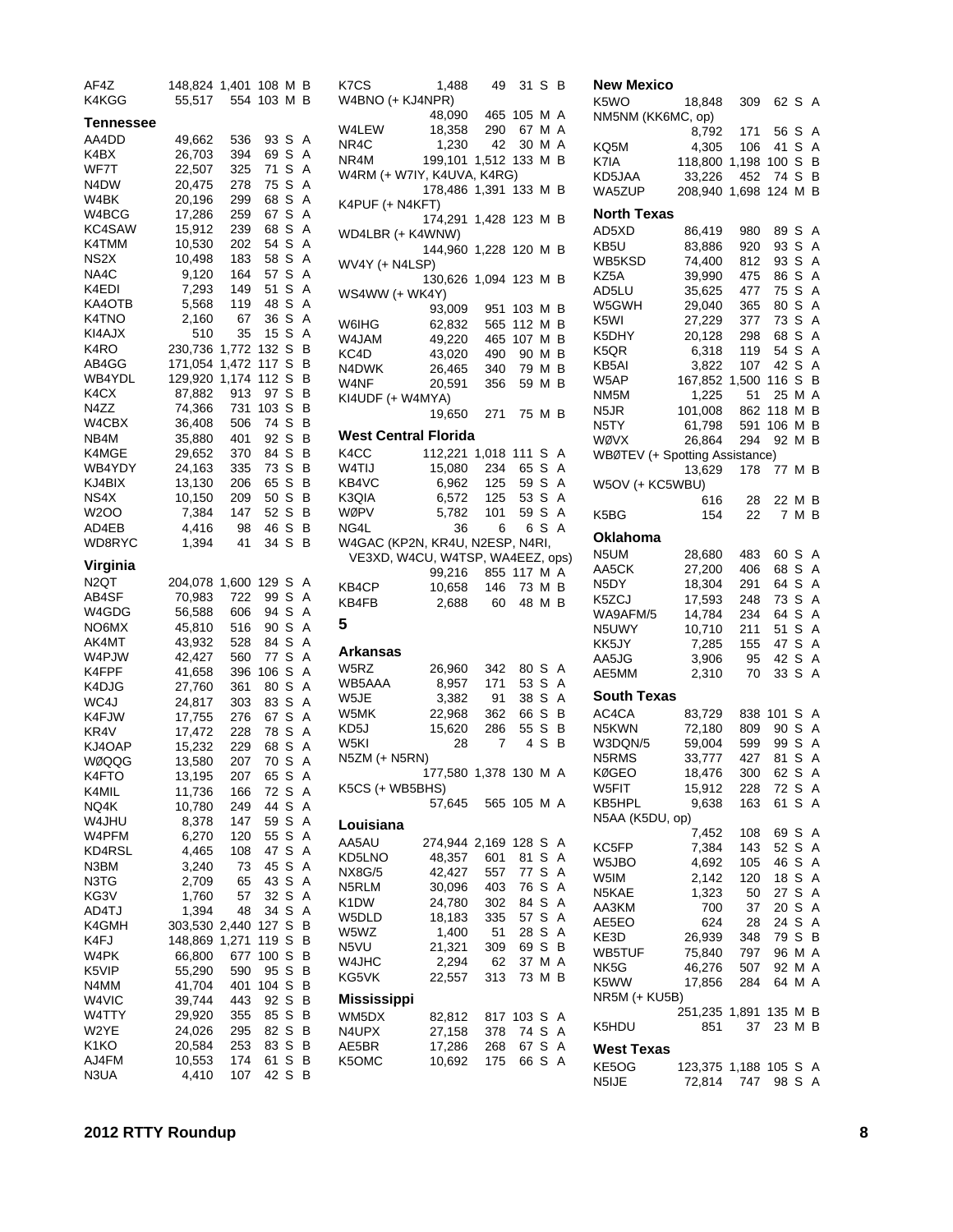| KC5YPU                        | 26,397            | 422   | 63          | S   | Α | NĽ        |
|-------------------------------|-------------------|-------|-------------|-----|---|-----------|
| N5ZC                          | 414               | 23    | 18          | S   | A | ١         |
| KF5HHD                        | 136,350 1,377 101 |       |             | S   | B |           |
| N5RZ                          | 38,000            | 480   | 80          | S   | В | KE        |
| KA5ULE                        | 1,404             | 57    | 26          | S   | B |           |
| W5AJ (+ Spotting Assistance)  |                   |       |             |     |   | NΘ        |
|                               | 81,090            |       | 800 102 M B |     |   |           |
|                               |                   |       |             |     |   | KE        |
| 6                             |                   |       |             |     |   | KΘ        |
|                               |                   |       |             |     |   |           |
| East Bay                      |                   |       |             |     |   | W         |
| N6BM                          | 24,494            | 339   | 74 S        |     | Α | KE        |
| N6WG                          | 17,094            | 268   | 66          | S   | Α |           |
| KE6QR                         | 13,908            | 230   | 61          | S   | Α | KΘ        |
| K6BIR                         | 11,440            | 221   | 52          | S   | A | NI        |
| N6MSY                         | 9,250             | 194   | 50          | S   | A | KE        |
| K6XC                          | 3,102             | 98    | 33          | S   | A | W         |
| NS6T                          | 1,848             | 67    | 28          | S   | A |           |
| N6BHX                         | 340               | 20    | 17          | S   | Α |           |
| W6ONV                         | 276               | 24    | 12          | S   | Α | N3        |
| N6ML (@ K6LRG)                |                   |       |             |     |   | Sε        |
|                               | 117,176           | 1,225 | 97 S        |     | в | NΘ        |
| W4UAT                         | 53,320            | 641   | 86          | S B |   | WI        |
| N6AJR                         | 34,790            | 508   | 70 S        |     | В | KΓ        |
| N6WM                          | 24,640            | 395   | 64          | S B |   | K۲        |
| KX7M                          | 23,826            | 423   | 57          | S   | В | NΘ        |
| N6GEO                         | 19,968            | 322   | 64          | М   | A |           |
| WT6K                          | 48,790            | 601   | 85          | ΜВ  |   | Sε        |
|                               |                   |       |             |     |   | W         |
| <b>Los Angeles</b>            |                   |       |             |     |   | KΘ        |
| W6OQI                         | 46,123            | 610   | 77 S        |     | В | NΘ        |
| NK6A                          | 8,910             | 164   | 55          | S   | В | KΘ        |
| N6QQ                          | 14,208            | 196   | 74          | MВ  |   | KΘ        |
|                               |                   |       |             |     |   | W         |
|                               |                   |       |             |     |   |           |
| Orange                        |                   |       |             |     |   |           |
| KQ6ES                         | 39,690            | 496   | 81          | S   | Α |           |
| W6ZL                          | 19,344            | 319   | 62          | S   | A | S.        |
| KI6X                          | 8,788             | 169   | 52          | S   | Α | ΚE        |
| N6HC                          | 79,722            | 932   | 86          | S   | в | N2        |
| K6GEP                         | 28,203            | 359   | 79          | S   | в | Nł        |
| W6WRT                         | 22,703            | 316   | 73          | S   | в | W١        |
| N6WIN                         | 25,272            | 328   | 78          | MВ  |   | W         |
|                               |                   |       |             |     |   | KE        |
| Santa Barbara                 |                   |       |             |     |   |           |
| KI6QDH                        | 21,560            | 312   | 70 M A      |     |   | Sε        |
| W6TK                          | 31,682            | 438   | 73          | MВ  |   | KS        |
| <b>Santa Clara Valley</b>     |                   |       |             |     |   | NΘ        |
| KO6LU                         |                   |       |             |     | Α | AF        |
|                               | 43,924            | 567   | 79          | S   |   | W         |
| K6RFM                         | 6,950             | 149   | 50          | S   | Α | N6        |
| W6OAT                         | 5,712             | 120   | 48          | S   | Α | <b>ND</b> |
| KM6I                          | 4,914             | 127   | 39          | S   | Α | WI        |
| K6GFJ                         | 4,368             | 97    | 48          | S   | Α | ΚF        |
| K6KQV                         | 4,017             | 112   | 39          | S   | Α | W         |
| W6OPO                         | 684               | 39    | 18          | S   | Α | N6        |
| K6TU                          | 138,008           | 1,331 | 104         | S   | В | W         |
| K9YC                          | 127,514           | 1,251 | 103         | S   | В | KE        |
| K2RD                          | 44,240            | 559   | 80          | S   | В | KΘ        |
| NN6XX                         | 42,552            | 599   | 72          | S   | В | KΘ        |
| W6PK                          | 33,852            | 437   | 78          | S   | В | W         |
| K6RB                          | 32,021            | 457   | 71          | S   | В | W         |
| K6XN                          | 31,488            | 400   | 82          | S   | В |           |
| N6XG                          | 29,463            | 439   | 69          | S   | В | KE        |
| N6XI                          | 12,096            | 218   | 56          | S   | В | KΘ        |
| W6UFO                         | 9,900             | 170   | 60          | S   | В | W         |
| W6YX (K6UFO, N7MH, KZ2V, ops) | 163,215           | 1,415 | 117         | ΜВ  |   | W.        |

| ND2T (+ N6DE, W6NEV, W6RK, @<br>W6YX) |                       |               |                  |   |   |
|---------------------------------------|-----------------------|---------------|------------------|---|---|
| K6TD (+ N6DE & N3FAW)                 | 126,036 1,180 108 M B |               |                  |   |   |
| N6DB (+ Spotting Assistance, @ W6YX)  | 122,642 1,169 106 M B |               |                  |   |   |
|                                       | 106,918 1,103 98 M B  |               |                  |   |   |
| K6MM                                  | 100,164               | 998 102 M B   |                  |   |   |
| K6MMM (KE1B + Spotting Assistance)    | 86,664 949 92 M B     |               |                  |   |   |
| W6GJB                                 | 73,200 746 100 M B    |               |                  |   |   |
| K6YL (+ N6DQ)                         |                       |               |                  |   |   |
|                                       | 61,655 661            |               | 95 M B           |   |   |
| K6EU                                  | 60,720                | 698           | 88 M B           |   |   |
| NI6T                                  | 31,600                | 407           | 79 M B           |   |   |
| K6GT                                  | 30,338                | 395           | 77 M B           |   |   |
| W6DR (+ N9YS & KF6EHD)                |                       |               |                  |   |   |
|                                       | 29,607                | 424           | 71 M B           |   |   |
| N3FAW                                 | 380                   | 20            | 19 M B           |   |   |
|                                       |                       |               |                  |   |   |
| San Diego                             |                       |               |                  |   |   |
| N6VH                                  | 22,126                | 300           | 74 S             |   | A |
| WN6K                                  | 17,287                | 298           | 59 S A           |   |   |
| KD6VKF                                | 10,521                | 171           | 63 S A           |   |   |
| KK6TV<br>N6QEK                        | 7,300                 | 150           | 50 S A<br>86 S B |   |   |
|                                       | 66,392                | 778           |                  |   |   |
| San Francisco                         |                       |               |                  |   |   |
| WW6D                                  | 13,542                | 224           | 61 S A           |   |   |
| K6RIM                                 | 3,131                 | 101           | 31 S A           |   |   |
| N6IE                                  | 131,758               | 1,263 106 S B |                  |   |   |
| K6SRZ                                 | 60,544                | 717           | 86 S B           |   |   |
| K6SFK                                 | 6,048                 | 126           | 48 S             |   | в |
| W6OTC (+ K6AW)                        |                       |               |                  |   |   |
|                                       | 65,682                | 827           | 82 M B           |   |   |
| San Joaquin Valley                    |                       |               |                  |   |   |
| KE6SHL                                | 22,555                | 359           | 65 S A           |   |   |
| N2NS                                  | 17,290                | 252           | 70 S A           |   |   |
| NA6G                                  | 6,063                 | 132           | 47 S A           |   |   |
| W6SX                                  | 102,564 1,235         |               | 84 S B           |   |   |
| WC1X                                  | 28,730                | 453           | 65 S B           |   |   |
| K6TIG                                 | 19,095                | 287           | 67 M A           |   |   |
| Sacramento Valley                     |                       |               |                  |   |   |
| K9JM                                  | 39,201                | 543           | 73 S A           |   |   |
| N6DZR                                 | 27,619                | 395           | 71 S A           |   |   |
| AF6SA                                 | 27,300                | 337           | 84 S A           |   |   |
| W7XZ                                  | 18,699                | 272           | 69               | S | Α |
| N6DW                                  | 12,528                | 226           | 58               | S | A |
| ND6S                                  | 1,160                 | 47            | 29               | S | A |
| WK6A                                  | 966                   | 44            | 23               | S | Α |
| KF6T                                  | 173,264               | 1,574         | 112              | S | B |
| W <sub>1</sub> RH                     | 68,718                | 891           | 78               | S | В |
| N6JV                                  | 66,150                | 748           | 90               | S | В |
| WB6JJJ                                | 61,641                | 769           | 81               | S | B |
| K6LRN                                 | 55,980                | 635           | 90               | S | В |
| K6DGW                                 | 55,853                | 717           | 79               | S | В |
| K6NV                                  | 53,352                | 719           | 76               | S | В |
| W6EU                                  | 42,164                | 511           | 83               | S | В |
| W6RKC                                 | 22,119                | 304           | 73               | S | В |
| K6TA                                  | 12,366                | 233           | 54               | S | В |
| K6ST                                  | 2,310                 | 67            | 35               | М | Α |
| WE6Z                                  | 96,805                | 1,028         | 95               | М | B |
| WX6V                                  | 73,892                | 760           | 98               | м | В |
|                                       |                       |               |                  |   |   |

# **7**

| Arizona                                  |                     |            |                |     |                |
|------------------------------------------|---------------------|------------|----------------|-----|----------------|
| KB7Q                                     | 142,596 1,432       |            | 102 S          |     | Α              |
| W7ZR                                     | 128,968 1,391       |            | 94 S           |     | $\overline{A}$ |
| W1ZD                                     | 59,470              | 632        | 95 S           |     | Α              |
| KG9JP                                    | 18,564 276          |            | 68 S           |     | Α              |
| NA6E (WT6P, op)                          |                     |            |                |     |                |
|                                          | 15,180              | 254        | 60 S           |     | A              |
| K7MY                                     | 988                 | 40         | 26 S           |     | Α              |
| W8FDV                                    | 768                 | 32         | 24 S           |     | A              |
| KF7PKL                                   | 357                 | 22         | 17 S           |     | Α              |
| KX6X                                     | 165                 | 17         | 11             | S   | $\overline{A}$ |
| K6LL                                     | 225,810             | 1,937      | 117 S          |     | B              |
| w7ww                                     | 171,184             | 1,684      | 104 S          |     | B              |
| W7PP                                     | 72,776              | 835        | 88             | S   | B              |
| K7HP                                     | 58,598              | 714        | 83 S           |     | в              |
| KO7AA                                    |                     | 423        | 72 S           |     | B              |
|                                          | 30,096              |            |                |     |                |
| NO7T                                     | 22,764              | 271        | 84 S           |     | B              |
| KC7V                                     | 9,686               | 170        | 58 S           |     | B              |
| W6RLL                                    | 8,944               | 176        | 52             | S   | B              |
| NI7R                                     | 6,720               | 143        | 48             | S   | в              |
| K7JQ                                     | 4,018               | 98         | 41 S           |     | в              |
| N6HI                                     | 1,014               | 41         | 26 S           |     | в              |
| N6MA                                     | 81,654 888          |            | 93 M A         |     |                |
| K7JE                                     | 10,780              | 198        | 55             | M   | A              |
| N1JM (+ Spotting Assistance)             |                     |            |                |     |                |
|                                          | 9,516               | 186        | 52 M A         |     |                |
| KF7IUH                                   | 234                 | 25         | 18 M A         |     |                |
| W9CF (+ N7LR & KE7TEK)                   |                     |            |                |     |                |
|                                          | 176                 | 16         | 11 M           |     | A              |
| K8IA                                     | 168,448 1,523       |            | 112 M          |     | В              |
| KV7DX (AA7V + Spotting Assistance)       |                     |            |                |     |                |
|                                          | 40,262 495 82 M     |            |                |     | В              |
| NA2U                                     |                     | 7,124 139  | 52 M B         |     |                |
| K7WP                                     | 1,440               | 51         | 32             | M B |                |
|                                          |                     |            |                |     |                |
| <b>Eastern Washington</b>                |                     |            |                |     |                |
| KW7N                                     | 45,006              | 584        | 78             | S   | Α              |
| WS7V                                     | 44,319              | 572        | 79             | S   | Α              |
| K7GS                                     | 33,649              | 441        | 77 S           |     | Α              |
| <b>WAØWWW</b>                            | 26,280              | 370        | 72             | S   | A              |
|                                          |                     |            |                |     | Α              |
| N7VPN                                    | 4,343               | 102        | 43 S           |     |                |
| W6AEA                                    | 119,595 1,149       |            | 105 S          |     | B              |
| WA1PMA                                   | 108,888             | 1,069      | 104 S          |     | B              |
| K7AWB                                    | 84,348              | 870        | 99 S           |     | В              |
| K7EIQ                                    | 15,642              | 243        | 66             | S   | В              |
|                                          |                     |            |                |     |                |
| K7OX (+ WS7I & K7TQ)                     |                     |            |                |     | в              |
|                                          | 156,170 1,389 115 M |            |                |     |                |
| WX7P (+ AD7XG, WW7CA, KF7QEE,<br>KE7JUR) |                     |            |                |     |                |
|                                          | 97,200              |            | 988 100 M B    |     |                |
| K7LFY                                    | 61,824              | 748        | 84 M B         |     |                |
|                                          |                     |            |                |     |                |
| Idaho                                    |                     |            |                |     |                |
| N7UVH                                    | 49,130              | 601        | 85 S           |     | Α              |
| N7ESU                                    | 46,360              | 626        | 76 S           |     | A              |
| N7VEA                                    | 26,810              | 386        | 70 S           |     | $\overline{A}$ |
| WB7CYO                                   | 9,333               | 184        | 51 S           |     | $\overline{A}$ |
| K7OVG                                    | 6,534               | 135        | 54 S           |     | $\overline{A}$ |
| W7ZRC                                    | 4,444               | 102        | 44 S           |     | Α              |
| KR7LD                                    | 30,810              | 401        | 78 S           |     | В              |
| K7TM (+ Spotting Assistance)             |                     |            |                |     |                |
|                                          | 7,040               | 132        | 55 M B         |     |                |
| Montana                                  |                     |            |                |     |                |
|                                          |                     |            |                |     |                |
|                                          | 25,530              | 379        | 69 S           |     | A              |
| AE7AP<br>N7MNY<br>AD7MQ                  | 18,084<br>15,912    | 286<br>243 | 66 S A<br>68 S |     | Α              |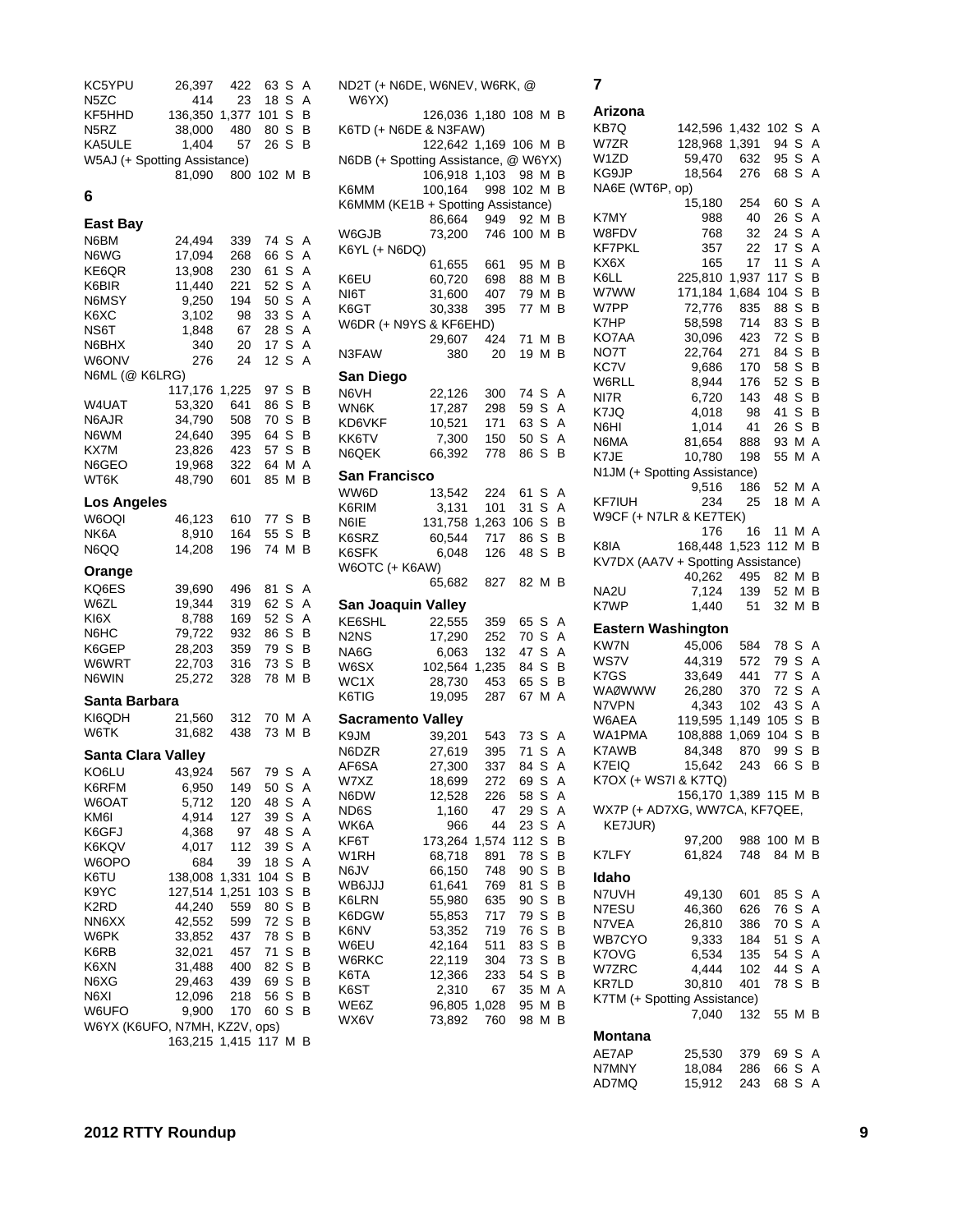| K7VK                      | 15,410              | 235   | 67 S    |     | A   | W7PU                  | 32,880              |
|---------------------------|---------------------|-------|---------|-----|-----|-----------------------|---------------------|
| N3RC                      | 47,180              | 686   | 70 M B  |     |     | K7AR                  | 28,677              |
|                           |                     |       |         |     |     | K7RR                  | 20,562              |
| Nevada                    |                     |       |         |     |     |                       |                     |
| WB3JFS                    | 41,998              | 511   | 83 S    |     | A   | AA7FY                 | 13,145              |
|                           |                     |       |         |     |     | W7LKG                 | 12,654              |
| W4JLS                     | 756                 | 44    | 18 S    |     | A   | W7IV (+ N7BT & N7RO)  |                     |
| W7RN (WK6I, op)           |                     |       |         |     |     |                       | 176,814 1,          |
|                           | 284,548 2,479 116 S |       |         |     | в   |                       |                     |
|                           |                     |       |         |     |     | N9ADG (+ K7EDX & K7B1 |                     |
| N7TR                      | 38,885              | 510   | 77      | S   | в   |                       | 142,072 1,          |
| WU6W                      | 38,577              | 511   | 77      | S   | в   |                       |                     |
| K7XC                      | 20,286              | 302   | 69      | S   | в   | Wyoming               |                     |
| WØPC/7 (+ N6EVG & ACØNF)  |                     |       |         |     |     | WG7Y                  | 21,960              |
|                           |                     |       |         |     |     |                       |                     |
|                           | 28,956              | 386   | 76 M A  |     |     | N7IX                  | 8,778               |
| K7MKL (+ W6NF)            |                     |       |         |     |     | W7MEW                 | 4,326               |
|                           | 89,000              | 898   | 100 M B |     |     | KO7X                  | 35,025              |
|                           |                     |       |         |     |     |                       |                     |
| K7VC                      | 63,900              | 726   | 90 M B  |     |     | WY7SS (WY7FD, WY7LL,  |                     |
| K7LV                      | 6,360               | 120   | 53 M B  |     |     |                       | KF7QYA, N7XKT, ops) |
|                           |                     |       |         |     |     |                       | 120,156 1,          |
| Oregon                    |                     |       |         |     |     |                       |                     |
| W7YAQ                     | 114,750 1,131       |       | 102 S   |     | Α   | 8                     |                     |
|                           |                     |       |         |     |     |                       |                     |
| N7MQ                      | 54,549              | 561   | 99      | S   | Α   | Michigan              |                     |
| K7VIT                     | 25,740              | 394   | 66      | S   | A   |                       |                     |
| K2PO                      | 18,666              | 311   | 61      | S   | Α   | KK8MM                 | 51,136              |
|                           |                     |       | 63 S    |     | Α   | KJ8O                  | 31,955              |
| K6UM                      | 14,805              | 236   |         |     |     |                       |                     |
| N7DB                      | 14,272              | 225   | 64      | S   | A   | WB8MIW                | 29,492              |
| AD7OG                     | 9,234               | 164   | 57      | S   | Α   | N8PVL                 | 20,720              |
| W7OR                      | 8,690               | 166   | 55      | S   | A   | K8SIA                 | 18,408              |
|                           |                     |       |         |     |     | N8XI                  | 11,718              |
| <b>KE7AUB</b>             | 5,424               | 114   | 48      | S   | Α   |                       |                     |
| AA7IH                     | 5,198               | 118   | 46      | S   | Α   | KD8LZT                | 9,263               |
| NB7O                      | 3,610               | 98    | 38      | S   | A   | KE8UM                 | 6,750               |
| K7GZP                     | 2,449               | 83    | 31      | S   | Α   | K8QH                  | 6,630               |
|                           |                     |       |         |     |     | N8HKU                 | 5,488               |
| KR7X                      | 182,516 1,801       |       | 103     | S   | в   |                       |                     |
| WO7V                      | 58,443              | 767   | 77      | S   | в   | NF8M                  | 2,139               |
| KØJJ                      | 23,460              | 396   | 60      | S   | В   | K8ESQ                 | 1,288               |
| W7SO                      |                     | 247   | 67      | S   | B   | W8JWN                 | 130,480 1,          |
|                           | 16,415              |       |         |     |     | N8RU                  | 86,616              |
| KD7MSC                    | 16,128              | 261   | 63      | S   | в   |                       |                     |
| W7/KL7WP                  | 5,547               | 133   | 43 S    |     | в   | AA8R                  | 17,272              |
| N6PZ                      | 5,130               | 116   | 45 M A  |     |     | W8AB                  | 9,362               |
| NK7U (+ K7ZO)             |                     |       |         |     |     | K8BZ                  | 7,450               |
|                           |                     |       |         |     |     |                       |                     |
|                           | 206,700             | 1,614 | 130 M B |     |     | N8DC                  | 43,279              |
| KK7PR                     | 132,108             | 1,327 | 101     |     | M B | K8GT                  | 1,316               |
| WS7L                      | 10,419              | 153   | 69      | M B |     | K8UT                  | 75,790              |
|                           |                     |       |         |     |     | N8CAK                 | 10,004              |
| KT7E                      | 2,660               | 83    | 35 M B  |     |     |                       |                     |
| Utah                      |                     |       |         |     |     | Ohio                  |                     |
|                           |                     |       |         |     |     |                       |                     |
| WA7LNW                    | 39,334              | 574   | 71      | S   | A   | K8SM                  | 86,025              |
| WA7YAZ                    | 23,316              | 352   | 67      | S   | Α   | WB8JUI                | 55,550              |
| KE7XM                     | 10,899              | 176   | 63      | -S  | A   | KB8UHN                | 44,198              |
|                           |                     |       |         |     |     | KB8O                  | 29,054              |
| K7ULS                     | 2,765               | 79    | 35 S    |     | A   |                       |                     |
| WA7BME                    | 288                 | 25    | 12      | S   | Α   | AB8M                  | 15,340              |
| W7CT                      | 59,508              | 690   | 87 S    |     | В   | W3CRZ                 | 14,504              |
|                           |                     |       |         |     |     | N8GU                  | 10,675              |
| WV7P                      | 6,026               | 132   | 46 M A  |     |     |                       |                     |
| <b>Western Washington</b> |                     |       |         |     |     | W8IDM                 | 6,125               |
|                           |                     |       |         |     |     | W8WTS                 | 4,095               |
| AB7R                      | 45,144              | 644   | 72 S    |     | Α   | W8BI (KA8OQF, op)     |                     |
| W7LD                      | 44,034              | 553   | 82      | S   | Α   |                       | 3,906               |
| W7WEC                     | 31,758              | 406   | 79 S    |     | Α   |                       |                     |
|                           |                     |       |         |     |     | AA8IA                 | 3,870               |
| W7BP                      | 27,075              | 368   | 75      | S   | Α   | N8KQ                  | 3,306               |
| KX7L                      | 16,802              | 276   | 62      | S   | Α   | N8NR                  | 153,258 1,          |
| KC7CM                     | 15,602              | 277   | 58      | S   | Α   | N8BJQ                 | 148,584 1,          |
|                           |                     |       |         |     |     |                       |                     |
| N7NTQ                     | 8,532               | 161   | 54      | S   | Α   | KE8M                  | 35,816              |
| K7MH                      | 7,535               | 141   | 55      | S   | Α   | K3GP                  | 22,050              |
| N7EPD                     | 2,590               | 70    | 37      | S   | Α   | N8LRG (+ KA8ZNY)      |                     |
| WW7CH                     | 2,496               | 78    | 32      | S   | Α   |                       |                     |
|                           |                     |       |         |     |     |                       | 90,871              |
| K7QQ                      | 123,961             | 1,126 | 113     | S   | В   | WZ8P (+ KD8MST, KD8O  |                     |
| W7RY                      | 118,998             | 1,240 | 99      | S   | в   |                       | W8TJT, W8ACE, NY8P) |
| N7TT                      | 79,610              | 857   | 95      | S   | В   |                       | 84,645              |
| W7VXS                     | 65,491              | 837   | 79 S    |     | В   |                       |                     |
|                           |                     |       |         |     |     | W5UHQ                 | 18,960              |
| WG7X                      | 36,176              | 480   | 76 S    |     | В   | K8TJM                 | 3.348               |

| W7PU                           | 32,880                | 421        | 80 S             |        | B      | KB8UEY                        | 1,560                 | 53    | 30 M A       |   |                |
|--------------------------------|-----------------------|------------|------------------|--------|--------|-------------------------------|-----------------------|-------|--------------|---|----------------|
| K7AR                           | 28,677                | 366        | 79 S             |        | в      | W8KEN                         | 27,639                | 337   | 83 M B       |   |                |
| K7RR                           | 20,562                | 303        | 69               | S      | в      | ND8L                          | 17,485                | 272   | 65 M B       |   |                |
| AA7FY                          | 13,145                | 243        | 55               | S      | B      | WA8RPK                        | 5,050                 | 106   | 50 M B       |   |                |
| W7LKG                          | 12,654                | 222        | 57 S             |        | B      | N8AGU (+ Spotting Assistance) |                       |       |              |   |                |
| W7IV (+ N7BT & N7RO)           |                       |            |                  |        |        |                               | 5,000                 | 100   | 50 M B       |   |                |
|                                | 176,814 1,573 114 M B |            |                  |        |        | West Virginia                 |                       |       |              |   |                |
| N9ADG (+ K7EDX & K7BTW)        |                       |            |                  |        |        | W8AKS                         | 57,120                | 608   | 96 S         |   | A              |
|                                | 142,072 1,217 118 M B |            |                  |        |        | AC8DU                         | 11,640                | 211   | 60 S         |   | A              |
| Wyoming                        |                       |            |                  |        |        | W8HY                          | 7,611                 | 156   | 59 S         |   | $\overline{A}$ |
| WG7Y                           | 21,960                | 372        | 61               | S      | Α      | KD8D                          | 728                   | 30    | 26 S         |   | A              |
| N7IX                           | 8,778                 | 156        | 57               | S      | A      | W8OHT                         | 1,900                 | 53    | 38 S         |   | B              |
| W7MEW                          | 4,326                 | 111        | 42 S             |        | Α      | WA8KAN                        | 425                   | 27    | 17           | S | B              |
| KO7X                           | 35,025                | 468        | 75 S             |        | B      | KU1T                          | 167,440               | 1,296 | 130 M B      |   |                |
| WY7SS (WY7FD, WY7LL, WY7KRA,   |                       |            |                  |        |        |                               |                       |       |              |   |                |
| KF7QYA, N7XKT, ops)            |                       |            |                  |        |        | 9                             |                       |       |              |   |                |
|                                | 120,156 1,194 102 M B |            |                  |        |        | <b>Illinois</b>               |                       |       |              |   |                |
| 8                              |                       |            |                  |        |        | KD9MS                         | 84,552                | 831   | 104 S        |   | A              |
|                                |                       |            |                  |        |        | N9AKR                         | 62,815                | 755   | 85 S         |   | A              |
| Michigan                       |                       |            |                  |        |        | W9ILY                         | 59,072                |       | 569 104 S    |   | Α              |
| KK8MM                          | 51,136                | 546        | 94 S             |        | A      | W9IE                          | 40,500                | 511   | 81           | S | Α              |
| KJ8O                           | 31,955                | 417        | 77               | S      | A      | WO9S                          | 39,648                | 480   | 84 S         |   | A              |
| WB8MIW                         | 29,492                | 409        | 73 S             |        | A      | AB9QH                         | 38,950                | 482   | 82 S         |   | Α              |
| N8PVL                          | 20,720                | 286        | 74 S             |        | A      | K9JU                          | 31,820                | 372   | 86 S         |   | Α              |
| K8SIA                          | 18,408                | 239        | 78 S             |        | Α      | KA9MOM                        | 28,908                | 401   | 73 S         |   | Α              |
| N8XI                           | 11,718                | 187        | 63 S             |        | A      | WB9VGO                        | 26,248                | 391   | 68           | S | Α              |
| KD8LZT                         | 9,263                 | 162        | 59 S             |        | Α      | NI9H                          | 21,675                | 296   | 75 S         |   | A              |
| KE8UM                          | 6,750                 | 139        | 50 S             |        | Α      | N5IE                          | 13,845                | 213   | 65 S         |   | Α              |
| K8QH                           | 6,630                 | 131        | 51               | S      | A      | W9VQ                          | 9,945                 | 156   | 65 S         |   | Α              |
| N8HKU                          | 5,488                 | 114        | 49 S             |        | Α      | K9OR                          | 5,904                 | 124   | 48 S         |   | Α              |
| NF8M                           | 2,139                 | 70         | 31               | S      | A      | N9BT                          | 4,444                 | 103   | 44           | S | Α              |
| K8ESQ                          | 1,288                 | 56         | 23 S             |        | Α      | N9LYE                         | 3,760                 | 94    | 40 S         |   | Α              |
| W8JWN                          | 130,480 1,186         |            | 112 S<br>108 S   |        | В      | AI9K                          | 2,211                 | 69    | 33 S<br>37 S |   | Α              |
| N8RU                           | 86,616                | 813        |                  | S      | В<br>В | K9LGE                         | 2,072                 | 62    |              | S | Α              |
| AA8R<br>W8AB                   | 17,272<br>9,362       | 267<br>153 | 68<br>62 S       |        | в      | NV9X<br>AI9T                  | 396<br>210,304 1,662  | 22    | 18<br>128    | S | Α<br>B         |
| K8BZ                           | 7,450                 | 151        | 50 S             |        | B      | WM9Q                          | 42,195                | 490   | 87 S         |   | В              |
| N8DC                           | 43,279                | 385        | 113 M A          |        |        | K9ZM                          | 31,734                | 388   | 82           | S | В              |
| K8GT                           | 1,316                 | 48         |                  | 28 M A |        | K9BJM                         | 31,040                | 393   | 80 S         |   | B              |
| K8UT                           | 75,790                | 718        | 106 M B          |        |        | K9NR (+ K9QT)                 |                       |       |              |   |                |
| N8CAK                          | 10,004                | 166        | 61 M B           |        |        |                               | 122,148 1,064 116 M A |       |              |   |                |
|                                |                       |            |                  |        |        | N9LAH (+ KE9I)                |                       |       |              |   |                |
| Ohio                           |                       |            |                  |        |        |                               | 96,096                |       | 940 104 M A  |   |                |
| K8SM                           | 86,025                | 789 111    |                  | S      | A      | N9TF (+ Spotting Assistance)  |                       |       |              |   |                |
| WB8JUI                         | 55,550                |            | 556 101 S        |        | A      |                               | 24,252                | 290   | 86 M A       |   |                |
| KB8UHN<br>KB8O                 | 44,198<br>29,054      | 454<br>404 | 98 S A<br>73 S A |        |        | K9CT (+ K3WA & NK9E)          |                       |       |              |   |                |
| AB8M                           | 15,340                | 266        | 59 S A           |        |        |                               | 153,140 1,214 130 M B |       |              |   |                |
| W3CRZ                          | 14,504                | 199        | 74 S A           |        |        | N <sub>2</sub> BJ             | 134,760 1,141 120 M B |       |              |   |                |
| N8GU                           | 10,675                | 175        | 61               | S A    |        | WA9IVH                        | 17,094                | 234   | 74 M B       |   |                |
| W8IDM                          | 6,125                 | 125        | 49 S A           |        |        | WA8MCD                        | 12,921                | 182   | 73 M B       |   |                |
| W8WTS                          | 4,095                 | 106        | 39 S A           |        |        | W9II                          | 294                   | 21    | 14 M B       |   |                |
| W8BI (KA8OQF, op)              |                       |            |                  |        |        | Indiana                       |                       |       |              |   |                |
|                                | 3,906                 | 93         | 42 S A           |        |        | K9WX                          | 78,476                | 871   | 92 S         |   | A              |
| AA8IA                          | 3,870                 | 90         | 43 S A           |        |        | K9MV                          | 11,741                | 199   | 59 S         |   | A              |
| N8KQ                           | 3,306                 | 90         | 38 S             |        | Α      | KB9YGD                        | 5,520                 | 117   | 48 S         |   | A              |
| N8NR                           | 153,258 1,274         |            | 123 S            |        | B      | NK4P                          | 4,472                 | 108   | 43 S         |   | A              |
| N8BJQ                          | 148,584 1,221         |            | 123S             |        | В      | KU8T                          | 2,964                 | 78    | 39 S         |   | $\mathsf{A}$   |
| KE8M                           | 35,816                | 409        | 88 S             |        | В      | N7GVV                         | 952                   | 35    | 28 S         |   | A              |
| K3GP                           | 22,050                | 297        | 75 S B           |        |        | WB9BW                         | 792                   | 36    | 24 S         |   | A              |
| N8LRG (+ KA8ZNY)               |                       |            |                  |        |        | N9LF                          | 4,944                 | 106   | 48 M A       |   |                |
|                                | 90,871                |            | 764 121 M A      |        |        | N9WKW                         | 16,632                | 255   | 66 M B       |   |                |
| WZ8P (+ KD8MST, KD8OAC, FK8NZ, |                       |            |                  |        |        | Wisconsin                     |                       |       |              |   |                |
| W8TJT, W8ACE, NY8P)            |                       |            |                  |        |        | N9CK                          | 66,738                | 683   | 98 S         |   | A              |
| W5UHQ                          | 84,645<br>18,960      | 880<br>254 | 80 M A           | 99 M A |        | KB9S                          | 49,980                | 599   | 84 S         |   | A              |
| K8TJM                          | 3,348                 | 97         |                  | 36 M A |        | AF9T                          | 46,314                | 501   | 93 S A       |   |                |
|                                |                       |            |                  |        |        |                               |                       |       |              |   |                |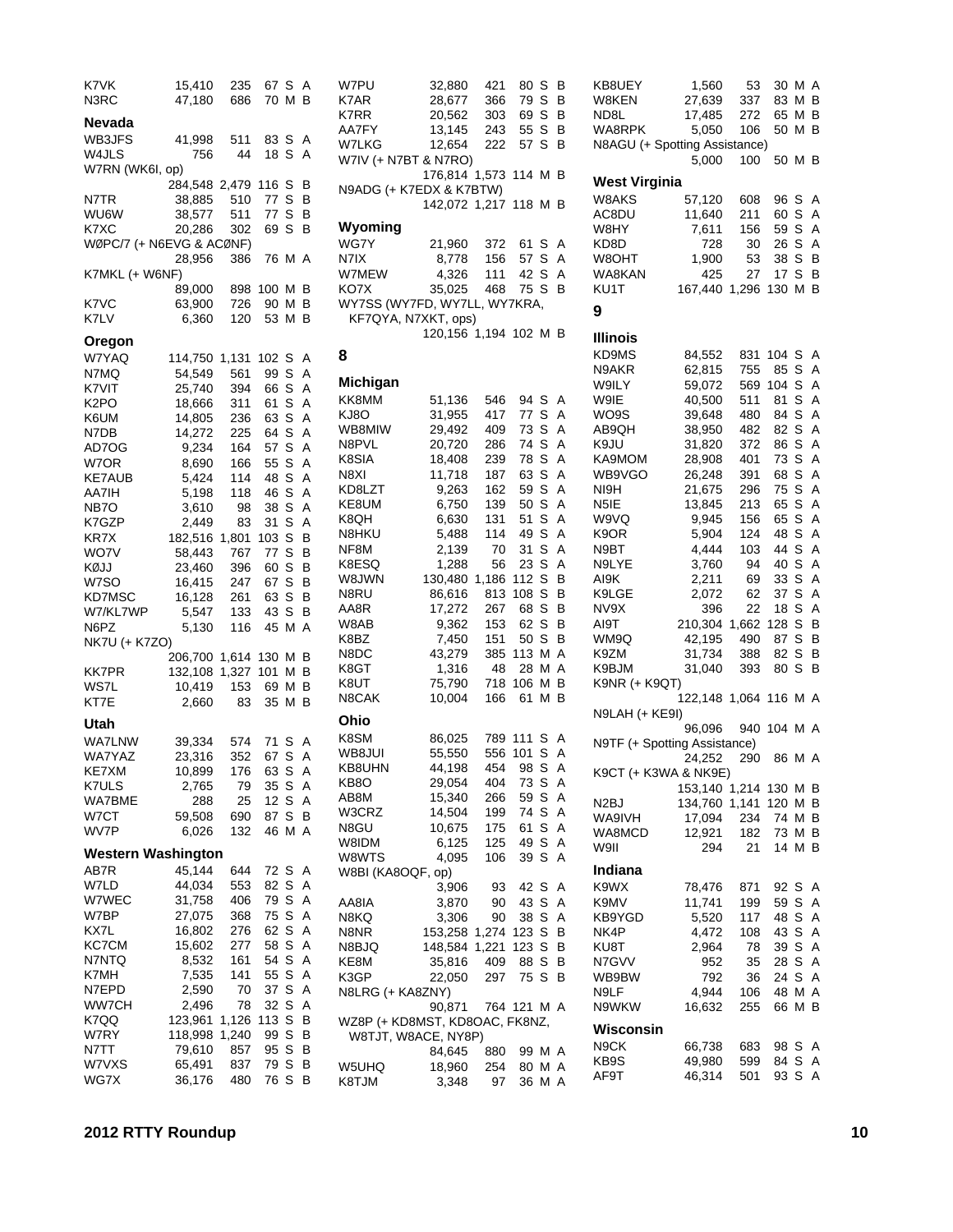| WR9Y<br>W9XT                     | 11,760                | 211              | 56<br>71 | S<br>S | Α<br>Α | <b>WV</b><br>KU1  |
|----------------------------------|-----------------------|------------------|----------|--------|--------|-------------------|
| KA9JAC                           | 10,650<br>9,457       | 152<br>196       | 49       | S      | Α      |                   |
| KA9SWE                           | 8,120                 | 147              | 56       | S      | Α      | KAØ               |
| N9ISN                            | 1,995                 | 57               | 35       | S      | Α      | KØV               |
| K9QH                             | 1,984                 | 65               | 32       | S      | Α      | Mir               |
| WB9FIP<br>WV9E                   | 1,656<br>1,496        | 69<br>53         | 24<br>34 | S<br>S | Α<br>Α | KØT               |
| K9XB                             | 1,363                 | 49               | 29       | S      | Α      | NØ/               |
| W9FZ                             | 20                    | 5                | 5        | S      | Α      | KØA               |
| K9QC                             | 81,536                | 838              | 98       | S      | B      | KØT               |
| KB9OWD                           | 47,663                | 624              | 77       | S      | В      | NØl<br>WG         |
| W9AKS                            | 20,196                | 309              | 68       | S      | В      | WØI               |
| NØIJ (+ NØIM)                    |                       |                  |          |        |        | KØN               |
| NS9I                             | 135,488<br>15,210     | 1,190 116<br>236 | 65       | М<br>М | в<br>в | W9I               |
| WI9WI                            | 14,094                | 246              | 58       |        | MВ     | WA                |
| Ø                                |                       |                  |          |        |        | WØI               |
|                                  |                       |                  |          |        |        | NØN               |
| Colorado                         |                       |                  |          |        |        | AC۵<br>NØl        |
| <b>KTØDX</b>                     | 73,038                | 785              | 94 S     |        | Α      | NR                |
| KØYQ                             | 49,708                | 580              | 86       | S      | Α      | KJØ               |
| KIØJ                             | 30,723                | 404              | 77       | S      | Α      | KEØ               |
| WØSM<br><b>WØCO</b>              | 19,778                | 326              | 62       | S      | Α<br>Α | WØI               |
| <b>KØTIV</b>                     | 11,394<br>8,840       | 213<br>174       | 54<br>52 | S<br>S | Α      | NR.               |
| <b>WØOVM</b>                     | 7,656                 | 180              | 44       | S      | Α      | WC<br>WØ          |
| NØIBT                            | 4,847                 | 133              | 37       | S      | Α      | KC                |
| ABØYM                            | 4,446                 | 114              | 39       | S      | Α      | WØI               |
| <b>NØUX</b>                      | 2,886                 | 75               | 39       | S      | Α      | KØII              |
| WØRO                             | 1,702                 | 50               | 37       | S      | Α      | NØE               |
| WØLSD<br>NØKE                    | 244,156               | 2,008 124<br>816 | 107      | S<br>S | в<br>В | WØ.               |
| KØDU (+ KCØDKX)                  | 85,386                |                  |          |        |        | KØJ               |
|                                  | 144,368 1,334 112 M A |                  |          |        |        | KØC<br>WB         |
| KFØUR (+ WØRAA)                  |                       |                  |          |        |        | KØK               |
|                                  | 70,224                | 852              |          | 84 M A |        | WØI               |
| WT9Q                             | 43,350                | 586              | 75       | М      | в      | KC                |
| K7SCX<br><b>KQØC</b>             | 37,212<br>10,032      | 450<br>178       | 84<br>57 | М<br>м | В<br>в | KØF               |
|                                  |                       |                  |          |        |        | KØ۱<br>NE         |
| Foreign                          |                       |                  |          |        |        | WA                |
| FG1PP                            | 17,526                | 264              | 69       | S      | Α      | KØF               |
| FG4NO                            | 30                    | 6                | 6        | S      | A      | NØM               |
| Iowa                             |                       |                  |          |        |        | NØF               |
| NTØF                             | 135,035 1,208 113 S   |                  |          |        | A      | WB                |
| KNØR                             | 15,756                | 203              | 78       | S      | A      | NØl               |
| WYØV<br><b>KDØJHW</b>            | 5,980<br>3,312        | 120<br>102       | 52<br>36 | S<br>S | Α<br>A | KSØ               |
| NØGZ                             | 62,790                | 711              | 91       | S      | в      | WØ.               |
| KV1E                             | 30,624                | 362              | 87       | S      | В      |                   |
| NØXR                             | 8,918                 | 183              | 49       | S      | В      | KEØ               |
| WØIW (+ WØNQ & KØQLT)            |                       |                  |          |        |        | KD                |
|                                  | 21,280                | 310              | 76 M A   |        |        | WØ'               |
| NØNI (+ NØAC, NØXR, WØFLS)       |                       |                  |          |        |        | KØF<br>WØ:        |
| NØMA (W7II, KØDAS, WØEA, KCØSKM, | 283,276 2,147 134 M B |                  |          |        |        | KØK               |
| ops)                             |                       |                  |          |        |        | AAØ               |
|                                  | 65,280                | 646 102 M B      |          |        |        |                   |
| Kansas                           |                       |                  |          |        |        | K <sub>4</sub> II |
| KI6DY                            | 92,183 1,024          |                  | 91       | S      | Α      | KØJ               |
| KCØDEB                           | 47,380                | 525              | 92       | S      | Α      | KØJ<br>WØI        |
| KØBJ                             | 19,635                | 257              | 77       | S      | Α      | WØI               |
| <b>KSØAA</b>                     | 69,660                | 794              | 90       | S      | в      |                   |
| ABØS                             | 46,163                | 695              | 67       | S      | в      | Mis               |
| <b>KCØVTJ</b>                    | 38,786                | 493              | 82       | S      | в      | WS                |

| WVØT                    | 21,054                 | 328         | 66 S       |          | B      |
|-------------------------|------------------------|-------------|------------|----------|--------|
| KU1YL (+ KU1CW)         |                        |             |            |          |        |
| KAØEIC                  | 96,530 1,000<br>7,205  | 133         | 98<br>55   | м<br>M A | Α      |
| KØWA                    | 40,888                 | 543         | 76         | м        | B      |
| Minnesota               |                        |             |            |          |        |
| KØTI                    | 182,684                | 1,691       | 109        | S        | Α      |
| NØAT                    | 153,700                | 1,341       | 116        | S        | A      |
| KØAD                    | 124,733                | 1,240       | 103        | S        | A      |
| KØTG                    | 62,499                 | 761         | 83         | S        | A      |
| NØUR                    | 49,128                 | 541         | 92         | S        | A      |
| WGØM                    | 44,240                 | 567         | 79         | S        | A      |
| WØPI                    | 30,956                 | 442         | 71         | S        | A      |
| KØMPH                   | 30,587                 | 429         | 73         | S        | A      |
| W9LHG                   | 30,104                 | 437         | 71         | S        | A      |
| WAØLJM                  | 24,888                 | 367         | 68         | S        | A<br>A |
| WØRK<br>NØMK            | 21,336<br>15,876       | 254<br>255  | 84<br>63   | S<br>S   | A      |
| ACØW                    | 15,390                 | 274         | 57         | S        | A      |
| NØUJJ                   | 13,452                 | 243         | 57         | S        | A      |
| NRØT                    | 9,240                  | 173         | 55         | S        | A      |
| KJØP                    | 7,986                  | 129         | 66         | S        | A      |
| KEØG                    | 4,859                  | 113         | 43         | S        | A      |
| WØDC                    | 3,672                  | 103         | 36         | S        | A      |
| NRØL                    | 1,914                  | 67          | 29         | S        | A      |
| WCØV                    | 1,584                  | 67          | 24         | S        | A      |
| WØ/OA4ABC<br>KCØNFB     | 1,008<br>338           | 49<br>26    | 24<br>13   | S<br>S   | A<br>A |
| WØERP                   | 9                      | 3           | 3          | S        | A      |
| KØIR                    | 123,510                | 1,084       | 115        | S        | В      |
| NØBUI                   | 83,916                 | 1,013       | 84         | S        | B      |
| WØZQ                    | 77,440                 | 891         | 88         | S        | В      |
| KØJJR                   | 76,800                 | 802         | 96         | S        | В      |
| KØCN                    | 69,342                 | 774         | 91         | S        | В      |
| WBØN                    | 57,888                 | 606         | 96         | S        | В      |
| KØKO                    | 52,041                 | 642         | 83         | S        | В      |
| WØELT                   | 44,550                 | 503         | 90         | S        | В<br>В |
| KCØRET<br>KØPK          | 40,128<br>36,612       | 534<br>456  | 76<br>81   | S<br>S   | В      |
| KØVG                    | 25,840                 | 328         | 80         | S        | в      |
| NEØU                    | 20,659                 | 290         | 73         | S        | в      |
| WAØMHJ                  | 16,170                 | 246         | 66         | S        | В      |
| KØPC                    | 11,556                 | 217         | 54         | S        | В      |
| NØKK                    | 2,958                  | 89          | 34         | S        | B      |
| NØHJZ                   | 81,144                 | 829         | 98         | м        | A      |
| WBØSOK                  | 30,478                 | 317         | 98 M A     |          |        |
| NØUV (+ KØSV)           | 18,304                 | 299 64 M A  |            |          |        |
| KSØT                    | 18,225                 |             | 248 75 M A |          |        |
| WØZF (+ KØBBC)          |                        |             |            |          |        |
|                         | 15,128                 | 254         | 62 M A     |          |        |
| KEØL                    | 7,520                  |             | 160 47 M A |          |        |
| KDØCVO                  | 4,134                  | 114         | 39 M A     |          |        |
| WØVB                    | 25                     | 5           |            | 5 M A    |        |
| KØRC                    | 70,914                 | 678 106 M B |            |          |        |
| WØSHL                   | 54,944                 | 558 101 M B |            |          |        |
| KØKX<br>AAØAW (+ NØTCR) | 47,936  433  112  M  B |             |            |          |        |
|                         | 42,408 567             |             | 76 M B     |          |        |
| K4IU                    | 40,656                 | 494         | 84 M B     |          |        |
| KØJA                    | 24,112                 | 282         | 88 M B     |          |        |
| KØJE                    | 19,789                 | 265 77      |            | MВ       |        |
| WØBM                    | 17,385                 | 186         | 95 M B     |          |        |
| WØLM                    | 16,200                 | 226         | 72 M B     |          |        |
| Missouri                |                        |             |            |          |        |
| WSØZ                    | 34,111                 | 449 77 S A  |            |          |        |

| WØMRM<br>KSØM<br>NØIU<br>NØAX<br>WBØQLU<br>KØLAF<br>NIØR<br>KBØNHW<br>KIØHA<br>KFØIQ<br>ABØRX<br>WØTY<br>KOØZ (+ KC9ULA & KDØJTS)<br>NØSO    | 23,832<br>18,876<br>8.645<br>8,262<br>6,800<br>4,223<br>2,627<br>1,638<br>780<br>576<br>204,048<br>14,616<br>55,814<br>11,001 | 333<br>246<br>157 54<br>137 50<br>79<br>31<br>24<br>1,772<br>234<br>15,<br>665 86<br>38 57 M<br>3 M | 72<br>78<br>136 65<br>103 41<br>37<br>64 26<br>26<br>24<br>117 S<br>63<br>86 M A | S<br>S<br>S<br>S<br>s<br>S A<br>S<br>S<br>S<br>S<br>S | Α<br>A<br>Α<br>A<br>A<br>A<br>A<br>A<br>A<br>В<br>B<br>A |
|----------------------------------------------------------------------------------------------------------------------------------------------|-------------------------------------------------------------------------------------------------------------------------------|-----------------------------------------------------------------------------------------------------|----------------------------------------------------------------------------------|-------------------------------------------------------|----------------------------------------------------------|
| W4RK<br>KØBX<br>WØHBH                                                                                                                        | 77,224<br>60,078<br>19,360                                                                                                    | 794<br>599<br>246                                                                                   | - 98<br>102<br>80                                                                | М<br>М                                                | B<br>В<br>в                                              |
| <b>North Dakota</b>                                                                                                                          |                                                                                                                               |                                                                                                     |                                                                                  |                                                       |                                                          |
| WØCZ<br><b>KØPBA</b><br>WØTUP                                                                                                                | 1.624<br>40<br>39,274                                                                                                         | 58<br>10<br>545                                                                                     | 29 S A<br>4 S<br>73 M                                                            |                                                       | A<br>A                                                   |
| Nebraska                                                                                                                                     |                                                                                                                               |                                                                                                     |                                                                                  |                                                       |                                                          |
| KØIDT                                                                                                                                        | 36,036                                                                                                                        | 429                                                                                                 | 84 S                                                                             |                                                       | Α                                                        |
| WNØL<br>WØKK                                                                                                                                 | 21,141                                                                                                                        | 244<br>75                                                                                           | 87                                                                               | S                                                     | Α                                                        |
| WØKT                                                                                                                                         | 2,130<br>999                                                                                                                  | 43                                                                                                  | 30 S<br>27                                                                       | S                                                     | Α<br>A                                                   |
| WMØL                                                                                                                                         | 33,180                                                                                                                        | 429                                                                                                 | 79                                                                               | S                                                     | В                                                        |
| <b>South Dakota</b>                                                                                                                          |                                                                                                                               |                                                                                                     |                                                                                  |                                                       |                                                          |
| K7RE<br>WBØULX<br>KCØUXC<br>KØWIU<br>KØJV<br>WAØPNB<br>WØSD (+ W7XU, KØHW, WØOE)                                                             | 83,555 1,003<br>21,726<br>21,125<br>9,000<br>6,439<br>5,106<br>252,830 1,954 131                                              | 307 71<br>336<br>180<br>137<br>138                                                                  | 85 S A<br>65<br>50<br>47 S<br>37                                                 | S<br>S<br>S A<br>S<br>М                               | A<br>A<br>A<br>A<br>в                                    |
| Canada                                                                                                                                       |                                                                                                                               |                                                                                                     |                                                                                  |                                                       |                                                          |
|                                                                                                                                              |                                                                                                                               |                                                                                                     |                                                                                  |                                                       |                                                          |
| Alberta<br>VE6WQ<br>VE6SQ<br>VE6AO (VE6TC, VA6DBA, VE6HPT,<br>ops)                                                                           | 98,600 997 100 S<br>34 114 468 74 S<br>34,114                                                                                 | 468                                                                                                 | 74                                                                               | S                                                     | A<br>A                                                   |
|                                                                                                                                              | 129,438 1,311 102 M B                                                                                                         |                                                                                                     |                                                                                  |                                                       |                                                          |
| <b>British Columbia</b>                                                                                                                      |                                                                                                                               |                                                                                                     |                                                                                  |                                                       |                                                          |
| VA7AM<br>VA7ST<br>VE7BSM<br>VA7FC<br>VE7FCO<br>VE7BGP<br>VE7GPK<br>VA7AQD<br>VE7CC<br>VA7KO<br><b>VA7RN</b><br>VE7OGO (VE7FI, VA7DTP, VE7XY, | 56,240<br>36,960<br>31,119<br>16,986<br>4,277<br>1,595<br>1,242<br>672<br>271,084 2,245 122<br>89,726 1,001<br>10,750         | 769<br>531<br>468<br>304 57<br>102<br>57<br>46<br>30<br>218                                         | 74 S<br>70<br>69<br>47<br>29<br>27<br>24<br>91 S B<br>50                         | S<br>S<br>SA<br>S A<br>S A<br>S A<br>S A<br>SВ<br>S   | A<br>A<br>A<br>- B                                       |
| VE7KNK, VE7DZO, ops)<br>VA7MM                                                                                                                | 21,300<br>2,553                                                                                                               | 364<br>77                                                                                           | 60 M A<br>37 M A                                                                 |                                                       |                                                          |
| VE7NSR (+ VA7JMO)                                                                                                                            | 1,479                                                                                                                         | 53                                                                                                  | 29                                                                               | МA                                                    |                                                          |
| VE7AX                                                                                                                                        | 1,222                                                                                                                         | 52                                                                                                  | 26                                                                               | ΜВ                                                    |                                                          |